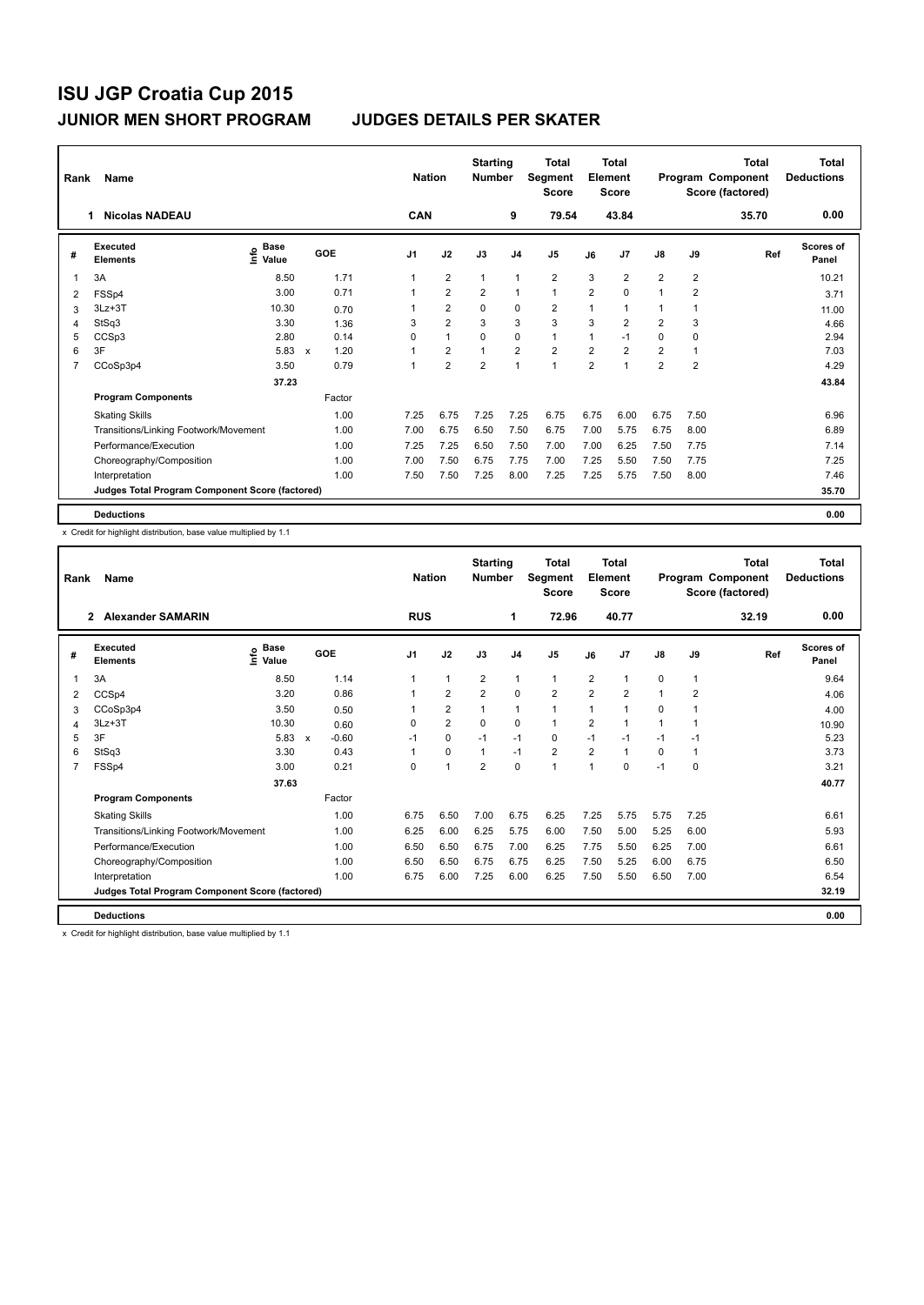| Rank | Name                                            |                                    |                      | <b>Nation</b>  |                | <b>Starting</b><br><b>Number</b> |                | <b>Total</b><br>Segment<br><b>Score</b> |                | <b>Total</b><br>Element<br><b>Score</b> |                |                | <b>Total</b><br>Program Component<br>Score (factored) | <b>Total</b><br><b>Deductions</b> |
|------|-------------------------------------------------|------------------------------------|----------------------|----------------|----------------|----------------------------------|----------------|-----------------------------------------|----------------|-----------------------------------------|----------------|----------------|-------------------------------------------------------|-----------------------------------|
|      | <b>He ZHANG</b><br>3                            |                                    |                      | <b>CHN</b>     |                |                                  | 13             | 68.38                                   |                | 35.84                                   |                |                | 32.54                                                 | 0.00                              |
| #    | Executed<br><b>Elements</b>                     | <b>Base</b><br>$\frac{6}{5}$ Value | GOE                  | J <sub>1</sub> | J2             | J3                               | J <sub>4</sub> | J <sub>5</sub>                          | J6             | J7                                      | $\mathsf{J}8$  | J9             | Ref                                                   | Scores of<br>Panel                |
| 1    | 3A                                              | 8.50                               | 1.29                 | 0              | $\mathbf{1}$   | $\overline{2}$                   | 0              | $\mathbf{1}$                            | 2              | $\overline{2}$                          | $\overline{2}$ | $\mathbf{1}$   |                                                       | 9.79                              |
| 2    | $3Lz + 3T$                                      | 10.30                              | 0.40                 | 0              | $\mathbf{1}$   | $\mathbf{1}$                     | $\mathbf 0$    | $\mathbf{1}$                            | $\overline{2}$ | 1                                       | 0              | 0              |                                                       | 10.70                             |
| 3    | CCSp4                                           | 3.20                               | 0.71                 |                | $\overline{2}$ | $\overline{2}$                   | $\mathbf{1}$   | $\overline{2}$                          | 1              | 1                                       | $\overline{2}$ | 1              |                                                       | 3.91                              |
| 4    | $1F^*$                                          | $\star$<br>0.00                    | $\mathsf{x}$<br>0.00 |                |                |                                  |                |                                         |                |                                         |                |                |                                                       | 0.00                              |
| 5    | FSSp4                                           | 3.00                               | 0.71                 |                | $\overline{2}$ | $\mathbf{1}$                     | $\overline{2}$ | $\overline{2}$                          | 1              | 1                                       | $\overline{2}$ | 1              |                                                       | 3.71                              |
| 6    | StSq3                                           | 3.30                               | 0.86                 |                | $\overline{2}$ | $\overline{2}$                   | $\mathbf{1}$   | 3                                       | $\overline{2}$ | $\overline{1}$                          | $\overline{2}$ | $\overline{2}$ |                                                       | 4.16                              |
| 7    | CCoSp3p3                                        | 3.00                               | 0.57                 |                | $\overline{2}$ | $\overline{1}$                   | $\mathbf{1}$   | $\overline{2}$                          | 1              | 1                                       | $\mathbf{1}$   | 1              |                                                       | 3.57                              |
|      |                                                 | 31.30                              |                      |                |                |                                  |                |                                         |                |                                         |                |                |                                                       | 35.84                             |
|      | <b>Program Components</b>                       |                                    | Factor               |                |                |                                  |                |                                         |                |                                         |                |                |                                                       |                                   |
|      | <b>Skating Skills</b>                           |                                    | 1.00                 | 6.50           | 6.25           | 7.00                             | 7.50           | 6.50                                    | 6.25           | 5.75                                    | 6.75           | 6.75           |                                                       | 6.57                              |
|      | Transitions/Linking Footwork/Movement           |                                    | 1.00                 | 6.00           | 5.75           | 6.25                             | 7.00           | 6.00                                    | 6.00           | 5.75                                    | 6.75           | 6.75           |                                                       | 6.21                              |
|      | Performance/Execution                           |                                    | 1.00                 | 6.00           | 6.50           | 6.50                             | 6.75           | 6.50                                    | 6.50           | 6.00                                    | 7.25           | 7.00           |                                                       | 6.54                              |
|      | Choreography/Composition                        |                                    | 1.00                 | 6.00           | 6.25           | 6.00                             | 7.25           | 6.75                                    | 6.75           | 5.50                                    | 7.50           | 6.75           |                                                       | 6.54                              |
|      | Interpretation                                  |                                    | 1.00                 | 6.25           | 6.50           | 6.25                             | 7.25           | 6.50                                    | 7.00           | 5.75                                    | 7.50           | 7.00           |                                                       | 6.68                              |
|      | Judges Total Program Component Score (factored) |                                    |                      |                |                |                                  |                |                                         |                |                                         |                |                |                                                       | 32.54                             |
|      | <b>Deductions</b>                               |                                    |                      |                |                |                                  |                |                                         |                |                                         |                |                |                                                       | 0.00                              |

\* Invalid element x Credit for highlight distribution, base value multiplied by 1.1

| Rank | Name                                            |                          |                             |                           |         | <b>Nation</b>  |                      | <b>Starting</b><br><b>Number</b> |                | <b>Total</b><br>Segment<br><b>Score</b> |                | <b>Total</b><br>Element<br><b>Score</b> |                |                | Total<br>Program Component<br>Score (factored) | <b>Total</b><br><b>Deductions</b> |
|------|-------------------------------------------------|--------------------------|-----------------------------|---------------------------|---------|----------------|----------------------|----------------------------------|----------------|-----------------------------------------|----------------|-----------------------------------------|----------------|----------------|------------------------------------------------|-----------------------------------|
|      | <b>Tomoki HIWATASHI</b><br>4                    |                          |                             |                           |         | <b>USA</b>     |                      |                                  | 24             | 66.02                                   |                | 35.87                                   |                |                | 31.15                                          | 1.00                              |
| #    | Executed<br><b>Elements</b>                     |                          | $\sum_{k=1}^{\infty}$ Value |                           | GOE     | J1             | J2                   | J3                               | J <sub>4</sub> | J5                                      | J6             | J <sub>7</sub>                          | J8             | J9             | Ref                                            | Scores of<br>Panel                |
| 1    | 3A<                                             | $\overline{\phantom{0}}$ | 5.90                        |                           | $-3.00$ | $-3$           | $-3$                 | $-3$                             | $-3$           | $-3$                                    | $-3$           | $-3$                                    | $-3$           | -3             |                                                | 2.90                              |
| 2    | $3Lz + 3T$                                      |                          | 10.30                       |                           | 0.50    | 0              | $\mathbf{1}$         | 1                                | 0              | $\mathbf{1}$                            | $\mathbf{1}$   | 0                                       | $\mathbf{1}$   | $\mathbf{1}$   |                                                | 10.80                             |
| 3    | FSSp3                                           |                          | 2.60                        |                           | 0.57    |                | $\mathbf{1}$         | 1                                | 1              | $\overline{2}$                          | $\overline{2}$ | 0                                       | $\mathbf{1}$   | 1              |                                                | 3.17                              |
| 4    | CCSp4                                           |                          | 3.20                        |                           | 0.71    |                | $\blacktriangleleft$ | $\overline{2}$                   | 1              | $\overline{2}$                          | 2              | 0                                       | 2              |                |                                                | 3.91                              |
| 5    | 3F                                              |                          | 5.83                        | $\boldsymbol{\mathsf{x}}$ | 0.60    |                | 1                    |                                  | 1              | 0                                       | $\mathbf 1$    | $-1$                                    | $\mathbf{1}$   | 1              |                                                | 6.43                              |
| 6    | StSq3                                           |                          | 3.30                        |                           | 0.86    | 2              | $\overline{2}$       | $\overline{2}$                   | $\overline{2}$ | $\overline{2}$                          | $\overline{2}$ | $\overline{1}$                          | $\mathbf{1}$   | 1              |                                                | 4.16                              |
| 7    | CCoSp3p4                                        |                          | 3.50                        |                           | 1.00    | $\overline{2}$ | $\overline{2}$       | $\overline{2}$                   | $\overline{2}$ | $\overline{2}$                          | $\overline{2}$ | 1                                       | $\overline{2}$ | $\overline{2}$ |                                                | 4.50                              |
|      |                                                 |                          | 34.63                       |                           |         |                |                      |                                  |                |                                         |                |                                         |                |                |                                                | 35.87                             |
|      | <b>Program Components</b>                       |                          |                             |                           | Factor  |                |                      |                                  |                |                                         |                |                                         |                |                |                                                |                                   |
|      | <b>Skating Skills</b>                           |                          |                             |                           | 1.00    | 7.00           | 6.00                 | 6.25                             | 5.50           | 6.25                                    | 6.50           | 5.00                                    | 6.50           | 6.50           |                                                | 6.21                              |
|      | Transitions/Linking Footwork/Movement           |                          |                             |                           | 1.00    | 6.50           | 6.00                 | 6.00                             | 6.00           | 5.75                                    | 6.00           | 4.00                                    | 6.00           | 6.75           |                                                | 6.04                              |
|      | Performance/Execution                           |                          |                             |                           | 1.00    | 6.75           | 6.25                 | 5.75                             | 6.25           | 6.00                                    | 6.75           | 4.50                                    | 6.50           | 6.50           |                                                | 6.29                              |
|      | Choreography/Composition                        |                          |                             |                           | 1.00    | 6.75           | 6.50                 | 6.00                             | 6.50           | 6.00                                    | 6.50           | 4.25                                    | 6.50           | 6.25           |                                                | 6.32                              |
|      | Interpretation                                  |                          |                             |                           | 1.00    | 7.00           | 6.50                 | 5.75                             | 6.25           | 5.75                                    | 6.25           | 3.75                                    | 6.75           | 6.75           |                                                | 6.29                              |
|      | Judges Total Program Component Score (factored) |                          |                             |                           |         |                |                      |                                  |                |                                         |                |                                         |                |                |                                                | 31.15                             |
|      | <b>Deductions</b>                               |                          |                             | Falls:                    | $-1.00$ |                |                      |                                  |                |                                         |                |                                         |                |                |                                                | $-1.00$                           |

< Under-rotated jump x Credit for highlight distribution, base value multiplied by 1.1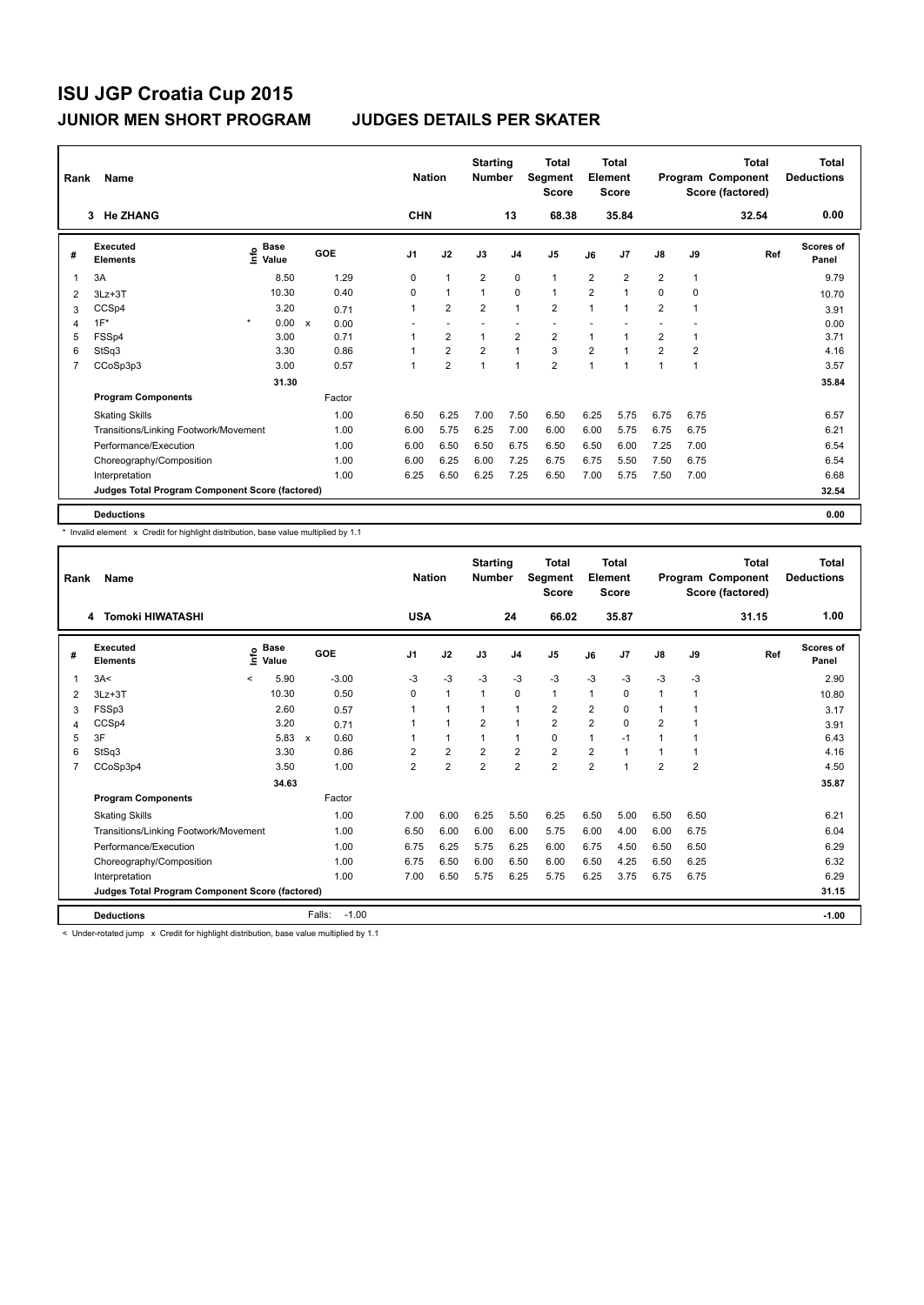| Rank           | Name                                            |                                    |             |         | <b>Nation</b>  |                | <b>Starting</b><br><b>Number</b> |                | Total<br>Segment<br><b>Score</b> |                | <b>Total</b><br>Element<br><b>Score</b> |                |      | <b>Total</b><br>Program Component<br>Score (factored) | <b>Total</b><br><b>Deductions</b> |
|----------------|-------------------------------------------------|------------------------------------|-------------|---------|----------------|----------------|----------------------------------|----------------|----------------------------------|----------------|-----------------------------------------|----------------|------|-------------------------------------------------------|-----------------------------------|
|                | Daichi MIYATA<br>5                              |                                    |             |         | <b>JPN</b>     |                |                                  | 18             | 62.54                            |                | 30.54                                   |                |      | 32.00                                                 | 0.00                              |
| #              | Executed<br><b>Elements</b>                     | <b>Base</b><br>$\frac{6}{5}$ Value |             | GOE     | J <sub>1</sub> | J2             | J3                               | J <sub>4</sub> | J <sub>5</sub>                   | J6             | J7                                      | $\mathsf{J}8$  | J9   | Ref                                                   | Scores of<br>Panel                |
| 1              | $3Lz + 2T$                                      | 7.30                               |             | 0.10    | 0              | $\mathbf{1}$   | 0                                | 0              | $\mathbf 0$                      | $-1$           | 0                                       | 0              | 1    |                                                       | 7.40                              |
| 2              | 2A                                              | 3.30                               |             | 0.64    | $\Omega$       | $\overline{2}$ | $\overline{2}$                   | $\mathbf{1}$   | $\mathbf{1}$                     | $\overline{2}$ | 1                                       | $\overline{2}$ | 0    |                                                       | 3.94                              |
| 3              | FSSp4                                           | 3.00                               |             | 0.64    | 1              | $\overline{2}$ | $\overline{2}$                   | $\mathbf{1}$   | 0                                | 1              | $\overline{2}$                          | 1              |      |                                                       | 3.64                              |
| 4              | StSq2                                           | 2.60                               |             | 0.93    | 2              | $\overline{2}$ |                                  | $\overline{2}$ | $\overline{2}$                   | $\overline{2}$ | $\overline{2}$                          | $\overline{2}$ |      |                                                       | 3.53                              |
| 5              | 3F                                              | 5.83                               | $\mathbf x$ | $-0.10$ | $\Omega$       | $\mathbf{1}$   | $\Omega$                         | $\mathbf 0$    | $\mathbf 0$                      | $-1$           | 0                                       | $\Omega$       | $-1$ |                                                       | 5.73                              |
| 6              | CCSp <sub>2</sub>                               | 2.30                               |             | 0.43    |                | $\overline{1}$ | $\Omega$                         | $\mathbf 0$    | $\mathbf{1}$                     | $\overline{1}$ | 1                                       | $\mathbf 1$    | 1    |                                                       | 2.73                              |
| $\overline{7}$ | CCoSp3p3                                        | 3.00                               |             | 0.57    | 1              |                | $\overline{2}$                   | $\mathbf{1}$   | $\overline{2}$                   | 1              | 0                                       | 1              | 1    |                                                       | 3.57                              |
|                |                                                 | 27.33                              |             |         |                |                |                                  |                |                                  |                |                                         |                |      |                                                       | 30.54                             |
|                | <b>Program Components</b>                       |                                    |             | Factor  |                |                |                                  |                |                                  |                |                                         |                |      |                                                       |                                   |
|                | <b>Skating Skills</b>                           |                                    |             | 1.00    | 6.75           | 6.25           | 6.50                             | 7.00           | 6.25                             | 6.00           | 6.00                                    | 7.25           | 6.25 |                                                       | 6.43                              |
|                | Transitions/Linking Footwork/Movement           |                                    |             | 1.00    | 6.50           | 6.00           | 6.00                             | 7.25           | 5.75                             | 5.75           | 5.75                                    | 7.50           | 6.00 |                                                       | 6.18                              |
|                | Performance/Execution                           |                                    |             | 1.00    | 6.25           | 6.75           | 6.25                             | 6.75           | 6.00                             | 6.00           | 6.25                                    | 7.75           | 6.25 |                                                       | 6.36                              |
|                | Choreography/Composition                        |                                    |             | 1.00    | 6.50           | 6.75           | 6.25                             | 7.00           | 6.00                             | 6.25           | 5.50                                    | 7.50           | 6.00 |                                                       | 6.39                              |
|                | Interpretation                                  |                                    |             | 1.00    | 6.75           | 6.75           | 6.50                             | 7.50           | 6.00                             | 6.50           | 6.00                                    | 7.50           | 6.50 |                                                       | 6.64                              |
|                | Judges Total Program Component Score (factored) |                                    |             |         |                |                |                                  |                |                                  |                |                                         |                |      |                                                       | 32.00                             |
|                | <b>Deductions</b>                               |                                    |             |         |                |                |                                  |                |                                  |                |                                         |                |      |                                                       | 0.00                              |

x Credit for highlight distribution, base value multiplied by 1.1 ! Not clear edge

| Rank           | Name                                            |                              |         | <b>Nation</b>  |                | <b>Starting</b><br><b>Number</b> |                | Total<br>Segment<br><b>Score</b> |                | Total<br>Element<br><b>Score</b> |                |              | <b>Total</b><br>Program Component<br>Score (factored) | <b>Total</b><br><b>Deductions</b> |
|----------------|-------------------------------------------------|------------------------------|---------|----------------|----------------|----------------------------------|----------------|----------------------------------|----------------|----------------------------------|----------------|--------------|-------------------------------------------------------|-----------------------------------|
|                | Si Hyeong LEE<br>6                              |                              |         | <b>KOR</b>     |                |                                  | 8              | 61.13                            |                | 33.55                            |                |              | 27.58                                                 | 0.00                              |
| #              | Executed<br><b>Elements</b>                     | <b>Base</b><br>lnfo<br>Value | GOE     | J <sub>1</sub> | J2             | J3                               | J <sub>4</sub> | J <sub>5</sub>                   | J6             | J <sub>7</sub>                   | J8             | J9           | Ref                                                   | Scores of<br>Panel                |
| 1              | $3Lz + 3T$                                      | 10.30                        | 0.40    | 0              | $\mathbf{1}$   | 1                                | 0              | $\mathbf{1}$                     | $-2$           | $\mathbf{1}$                     | 0              | $\mathbf{1}$ |                                                       | 10.70                             |
| $\overline{2}$ | 3F                                              | 5.30                         | $-0.10$ | $\Omega$       | $\mathbf{1}$   | $-1$                             | $-1$           | $\Omega$                         | $\mathbf{1}$   | $\Omega$                         | 0              | $-1$         |                                                       | 5.20                              |
| 3              | CCoSp3p3                                        | 3.00                         | 0.50    | 1              | $\mathbf{1}$   | $\overline{2}$                   | $\mathbf{1}$   | $\mathbf{1}$                     | 1              | $\overline{1}$                   | $\overline{1}$ | 1            |                                                       | 3.50                              |
| 4              | 2A                                              | $3.63 \times$                | 0.43    | 1              | $\mathbf{1}$   | $\overline{2}$                   | 1              | $\mathbf{1}$                     | 1              | 0                                | 1              | 0            |                                                       | 4.06                              |
| 5              | CCSp4                                           | 3.20                         | 0.71    | 1              | $\overline{2}$ | $\overline{2}$                   | $\mathbf{1}$   | $\overline{2}$                   |                | $\overline{2}$                   |                |              |                                                       | 3.91                              |
| 6              | StSq2                                           | 2.60                         | 0.29    | $\overline{1}$ | 1              | $\Omega$                         | 0              | $\blacktriangleleft$             | $\Omega$       | $\Omega$                         |                |              |                                                       | 2.89                              |
| 7              | FSSp4                                           | 3.00                         | 0.29    | 1              | 1              | $\mathbf{1}$                     | $\Omega$       | 0                                | $\overline{1}$ | $\overline{1}$                   | 0              | 0            |                                                       | 3.29                              |
|                |                                                 | 31.03                        |         |                |                |                                  |                |                                  |                |                                  |                |              |                                                       | 33.55                             |
|                | <b>Program Components</b>                       |                              | Factor  |                |                |                                  |                |                                  |                |                                  |                |              |                                                       |                                   |
|                | <b>Skating Skills</b>                           |                              | 1.00    | 5.50           | 5.50           | 6.25                             | 5.50           | 5.25                             | 5.50           | 5.25                             | 5.00           | 6.50         |                                                       | 5.54                              |
|                | Transitions/Linking Footwork/Movement           |                              | 1.00    | 5.75           | 5.00           | 6.00                             | 5.25           | 4.50                             | 5.75           | 5.00                             | 4.75           | 6.25         |                                                       | 5.36                              |
|                | Performance/Execution                           |                              | 1.00    | 5.75           | 5.25           | 5.75                             | 5.50           | 5.00                             | 6.00           | 5.50                             | 5.50           | 6.50         |                                                       | 5.61                              |
|                | Choreography/Composition                        |                              | 1.00    | 5.75           | 5.50           | 6.50                             | 6.00           | 5.25                             | 5.75           | 5.25                             | 5.50           | 6.25         |                                                       | 5.71                              |
|                | Interpretation                                  |                              | 1.00    | 6.00           | 5.00           | 5.25                             | 4.75           | 5.00                             | 5.25           | 5.50                             | 5.50           | 6.50         |                                                       | 5.36                              |
|                | Judges Total Program Component Score (factored) |                              |         |                |                |                                  |                |                                  |                |                                  |                |              |                                                       | 27.58                             |
|                | <b>Deductions</b>                               |                              |         |                |                |                                  |                |                                  |                |                                  |                |              |                                                       | 0.00                              |

x Credit for highlight distribution, base value multiplied by 1.1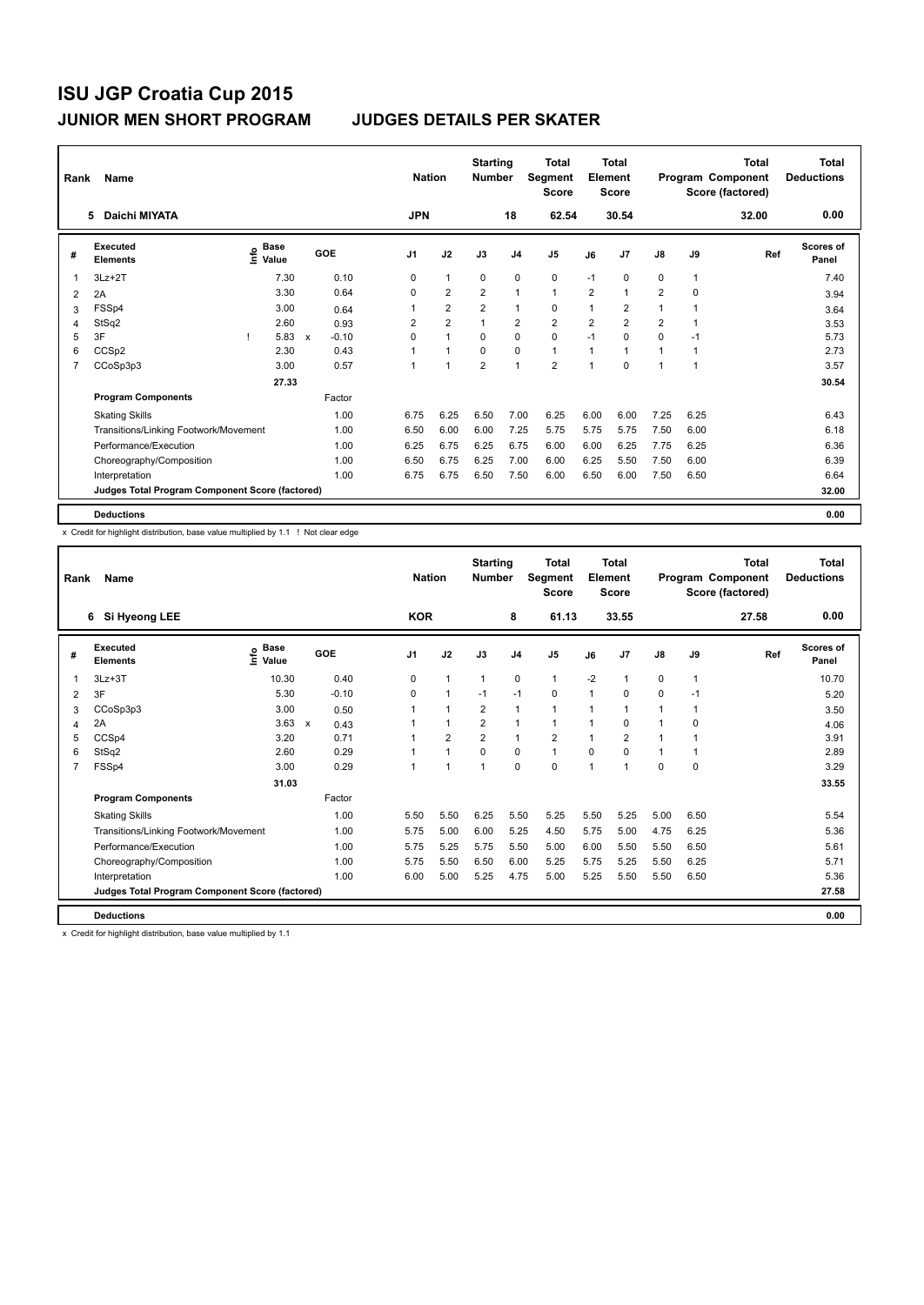| Rank           | <b>Name</b>                                     |                                    |                           |         |                | <b>Nation</b>  | <b>Starting</b><br><b>Number</b> |                | Total<br>Segment<br><b>Score</b> |                | <b>Total</b><br>Element<br><b>Score</b> |               |      | <b>Total</b><br>Program Component<br>Score (factored) | <b>Total</b><br><b>Deductions</b> |
|----------------|-------------------------------------------------|------------------------------------|---------------------------|---------|----------------|----------------|----------------------------------|----------------|----------------------------------|----------------|-----------------------------------------|---------------|------|-------------------------------------------------------|-----------------------------------|
|                | 7 Tony LU                                       |                                    |                           |         | <b>USA</b>     |                |                                  | 20             | 60.82                            |                | 33.46                                   |               |      | 27.36                                                 | 0.00                              |
| #              | Executed<br><b>Elements</b>                     | <b>Base</b><br>$\frac{6}{5}$ Value |                           | GOE     | J <sub>1</sub> | J2             | J3                               | J <sub>4</sub> | J <sub>5</sub>                   | J6             | J7                                      | $\mathsf{J}8$ | J9   | Ref                                                   | Scores of<br>Panel                |
| 1              | 3A                                              | 8.50                               |                           | 1.71    | 1              | $\overline{2}$ | $\overline{2}$                   | $\mathbf{1}$   | $\overline{2}$                   | $\overline{2}$ | $\overline{2}$                          | 3             | 1    |                                                       | 10.21                             |
| 2              | $3Lz + 2T$                                      | 7.30                               |                           | $-0.40$ | 0              | $\mathbf 0$    | $-1$                             | $-1$           | $-1$                             | 1              | $-1$                                    | $-1$          | 0    |                                                       | 6.90                              |
| 3              | CCSp1                                           | 2.00                               |                           | $-0.30$ | $-1$           | $-1$           | $-1$                             | -3             | $-1$                             | $-2$           | 0                                       | $-1$          | 0    |                                                       | 1.70                              |
| 4              | 3F                                              | 5.83                               | $\boldsymbol{\mathsf{x}}$ | $-1.00$ | $-1$           | $\mathbf 0$    | $-1$                             | $-2$           | $-2$                             | $-1$           | $-2$                                    | $-1$          | $-2$ |                                                       | 4.83                              |
| 5              | FSSp4                                           | 3.00                               |                           | 0.01    | $-1$           | $\overline{2}$ | 1                                | $-1$           | $\mathbf{1}$                     | $-1$           | $-1$                                    | 0             | 0    |                                                       | 3.01                              |
| 6              | StSq2                                           | 2.60                               |                           | 0.21    |                | $\mathbf{1}$   | $\Omega$                         | $\mathbf 0$    | $\mathbf{1}$                     | $\Omega$       | $\overline{1}$                          | 0             | 0    |                                                       | 2.81                              |
| $\overline{7}$ | CCoSp3p4                                        | 3.50                               |                           | 0.50    | 1              | $\overline{2}$ | $\overline{1}$                   | $\mathbf{1}$   | $\mathbf{1}$                     | $\overline{1}$ | 1                                       | 0             | 1    |                                                       | 4.00                              |
|                |                                                 | 32.73                              |                           |         |                |                |                                  |                |                                  |                |                                         |               |      |                                                       | 33.46                             |
|                | <b>Program Components</b>                       |                                    |                           | Factor  |                |                |                                  |                |                                  |                |                                         |               |      |                                                       |                                   |
|                | <b>Skating Skills</b>                           |                                    |                           | 1.00    | 5.75           | 5.75           | 6.00                             | 6.25           | 6.00                             | 6.00           | 5.50                                    | 6.25          | 6.50 |                                                       | 6.00                              |
|                | Transitions/Linking Footwork/Movement           |                                    |                           | 1.00    | 5.25           | 5.25           | 5.25                             | 5.75           | 5.00                             | 5.50           | 4.00                                    | 5.00          | 6.00 |                                                       | 5.29                              |
|                | Performance/Execution                           |                                    |                           | 1.00    | 5.75           | 5.75           | 5.25                             | 6.00           | 4.75                             | 6.00           | 4.50                                    | 4.50          | 6.50 |                                                       | 5.43                              |
|                | Choreography/Composition                        |                                    |                           | 1.00    | 5.50           | 5.75           | 5.50                             | 5.75           | 5.00                             | 5.25           | 4.25                                    | 5.50          | 6.25 |                                                       | 5.46                              |
|                | Interpretation                                  |                                    |                           | 1.00    | 5.75           | 5.50           | 5.00                             | 5.50           | 4.75                             | 5.00           | 3.75                                    | 4.75          | 6.50 |                                                       | 5.18                              |
|                | Judges Total Program Component Score (factored) |                                    |                           |         |                |                |                                  |                |                                  |                |                                         |               |      |                                                       | 27.36                             |
|                | <b>Deductions</b>                               |                                    |                           |         |                |                |                                  |                |                                  |                |                                         |               |      |                                                       | 0.00                              |

x Credit for highlight distribution, base value multiplied by 1.1 ! Not clear edge

| Rank           | Name                                            |      |                      |            |                | <b>Nation</b> |      | <b>Starting</b><br><b>Number</b> |                | <b>Total</b><br>Segment<br><b>Score</b> |                | Total<br>Element<br><b>Score</b> |                |              | <b>Total</b><br>Program Component<br>Score (factored) | <b>Total</b><br><b>Deductions</b> |
|----------------|-------------------------------------------------|------|----------------------|------------|----------------|---------------|------|----------------------------------|----------------|-----------------------------------------|----------------|----------------------------------|----------------|--------------|-------------------------------------------------------|-----------------------------------|
|                | <b>Koshiro SHIMADA</b><br>8                     |      |                      |            | <b>JPN</b>     |               |      |                                  | 3              | 58.38                                   |                | 30.52                            |                |              | 27.86                                                 | 0.00                              |
| #              | Executed<br><b>Elements</b>                     | lnfo | <b>Base</b><br>Value | <b>GOE</b> | J <sub>1</sub> | J2            |      | J3                               | J <sub>4</sub> | J <sub>5</sub>                          | J6             | J <sub>7</sub>                   | J8             | J9           | Ref                                                   | <b>Scores of</b><br>Panel         |
|                | $3Lz + 3T$                                      |      | 10.30                | 1.00       | $\overline{2}$ | 1             |      | 2                                | $\mathbf{1}$   | $\overline{1}$                          | $\overline{1}$ | $\overline{2}$                   | $\overline{2}$ | $\mathbf{1}$ |                                                       | 11.30                             |
| $\overline{2}$ | 2Fe                                             | e    | 1.40                 | $-0.60$    | $-2$           | $-2$          |      | $-2$                             | $-2$           | $-2$                                    | $-3$           | $-2$                             | $-2$           | $-2$         |                                                       | 0.80                              |
| 3              | CCSp4                                           |      | 3.20                 | 0.29       | $\overline{1}$ | 1             |      | 1                                | $\mathbf 0$    | $\overline{1}$                          |                | $\mathbf 0$                      | 0              | 0            |                                                       | 3.49                              |
| 4              | FSSp4                                           |      | 3.00                 | 0.14       |                |               |      | 0                                | $\mathbf 0$    | 0                                       |                | $-1$                             | 0              | 0            |                                                       | 3.14                              |
| 5              | 2A                                              |      | $3.63 \times$        | 0.43       |                |               |      | $\mathbf{1}$                     | 0              | 1                                       |                | $\overline{1}$                   | 1              | 0            |                                                       | 4.06                              |
| 6              | StSq3                                           |      | 3.30                 | 0.50       |                |               |      | 0                                | $\mathbf 1$    |                                         | 2              |                                  |                |              |                                                       | 3.80                              |
| $\overline{7}$ | CCoSp3p4                                        |      | 3.50                 | 0.43       | -1             |               |      | 1                                | 1              |                                         |                | $\mathbf 0$                      | 0              | 1            |                                                       | 3.93                              |
|                |                                                 |      | 28.33                |            |                |               |      |                                  |                |                                         |                |                                  |                |              |                                                       | 30.52                             |
|                | <b>Program Components</b>                       |      |                      | Factor     |                |               |      |                                  |                |                                         |                |                                  |                |              |                                                       |                                   |
|                | <b>Skating Skills</b>                           |      |                      | 1.00       | 6.25           | 5.50          |      | 6.00                             | 6.50           | 4.75                                    | 5.75           | 5.50                             | 5.75           | 5.25         |                                                       | 5.71                              |
|                | Transitions/Linking Footwork/Movement           |      |                      | 1.00       | 6.50           |               | 5.00 | 5.75                             | 5.75           | 4.50                                    | 5.75           | 4.50                             | 5.25           | 5.00         |                                                       | 5.29                              |
|                | Performance/Execution                           |      |                      | 1.00       | 6.50           |               | 5.75 | 6.25                             | 6.25           | 4.75                                    | 6.00           | 5.00                             | 6.25           | 4.75         |                                                       | 5.75                              |
|                | Choreography/Composition                        |      |                      | 1.00       | 6.25           |               | 5.75 | 5.75                             | 6.50           | 4.75                                    | 5.50           | 4.50                             | 6.00           | 5.00         |                                                       | 5.57                              |
|                | Interpretation                                  |      |                      | 1.00       | 6.50           |               | 5.50 | 5.50                             | 5.75           | 4.50                                    | 6.00           | 4.75                             | 6.25           | 5.00         |                                                       | 5.54                              |
|                | Judges Total Program Component Score (factored) |      |                      |            |                |               |      |                                  |                |                                         |                |                                  |                |              |                                                       | 27.86                             |
|                | <b>Deductions</b>                               |      |                      |            |                |               |      |                                  |                |                                         |                |                                  |                |              |                                                       | 0.00                              |

x Credit for highlight distribution, base value multiplied by 1.1 e Wrong edge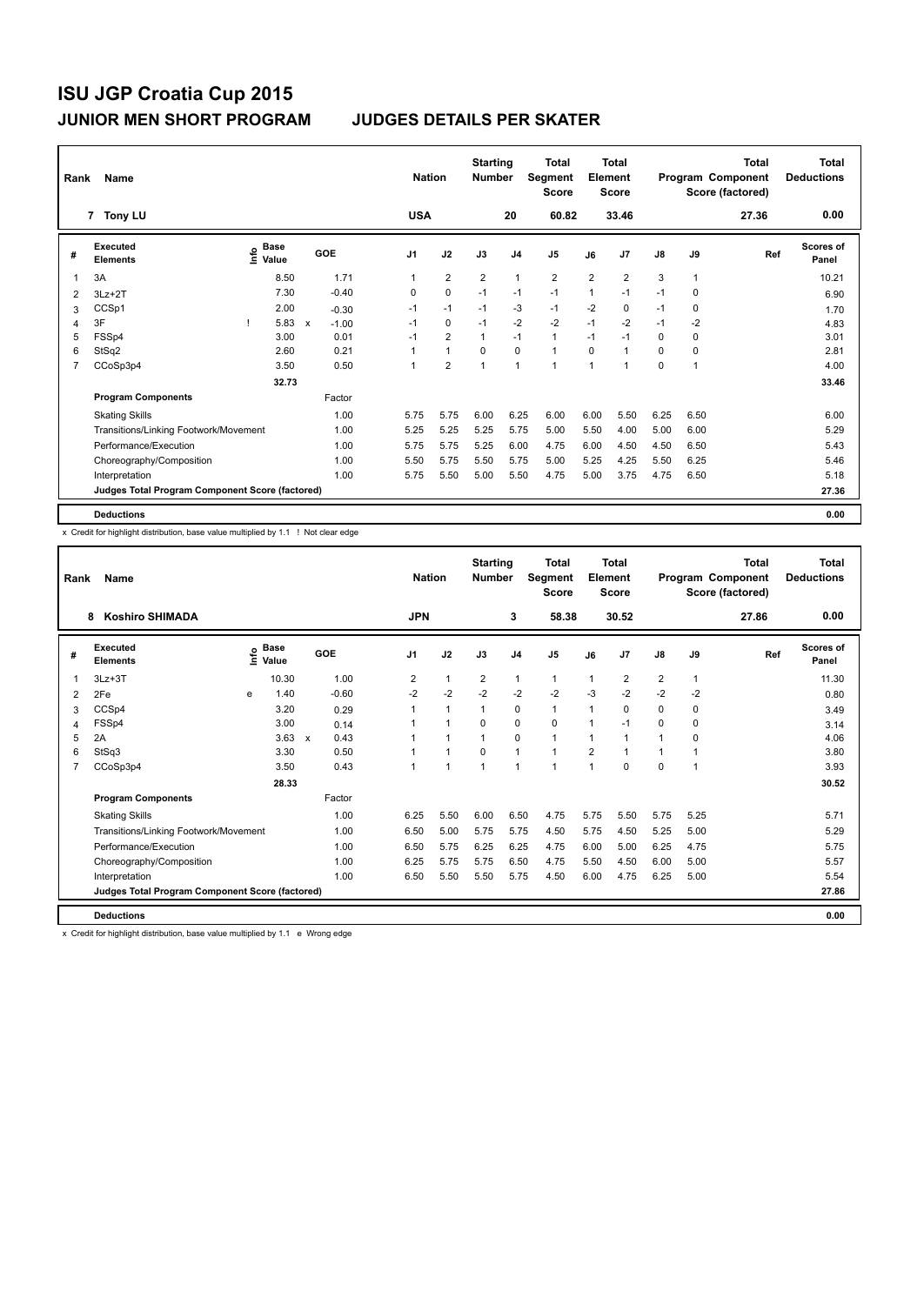| Rank           | Name                                            |                                    |                      |                | <b>Nation</b>  | <b>Starting</b><br><b>Number</b> |                | Total<br>Segment<br><b>Score</b> |                | <b>Total</b><br>Element<br><b>Score</b> |               |      | <b>Total</b><br>Program Component<br>Score (factored) | <b>Total</b><br><b>Deductions</b> |
|----------------|-------------------------------------------------|------------------------------------|----------------------|----------------|----------------|----------------------------------|----------------|----------------------------------|----------------|-----------------------------------------|---------------|------|-------------------------------------------------------|-----------------------------------|
|                | <b>Illya SOLOMIN</b><br>9                       |                                    |                      | <b>SWE</b>     |                |                                  | 21             | 57.36                            |                | 31.61                                   |               |      | 25.75                                                 | 0.00                              |
| #              | Executed<br><b>Elements</b>                     | <b>Base</b><br>$\frac{6}{5}$ Value | GOE                  | J <sub>1</sub> | J2             | J3                               | J <sub>4</sub> | J <sub>5</sub>                   | J6             | J7                                      | $\mathsf{J}8$ | J9   | Ref                                                   | Scores of<br>Panel                |
| $\mathbf 1$    | $3Lz + 3Lo$                                     | 11.10                              | $-2.10$              | $-3$           | $-3$           | $-3$                             | $-3$           | $-3$                             | $-2$           | $-3$                                    | $-3$          | -3   |                                                       | 9.00                              |
| 2              | 3F                                              | 5.30                               | $-1.10$              | $-1$           | $-2$           | $-1$                             | $-2$           | $-2$                             | $-3$           | $-1$                                    | 0             | $-2$ |                                                       | 4.20                              |
| 3              | CCoSp3p4                                        | 3.50                               | 0.57                 | 1              | 1              | $\overline{2}$                   | $\mathbf 0$    | $\mathbf{1}$                     | $\overline{2}$ |                                         | 1             | 1    |                                                       | 4.07                              |
| 4              | CCSp4                                           | 3.20                               | 0.50                 |                | 1              | $\overline{2}$                   | $\mathbf{1}$   | $\mathbf{1}$                     | $\overline{1}$ |                                         |               | 0    |                                                       | 3.70                              |
| 5              | StSq3                                           | 3.30                               | 0.50                 |                | $\mathbf{1}$   |                                  | $\overline{1}$ | $\mathbf{1}$                     |                |                                         |               | 0    |                                                       | 3.80                              |
| 6              | 2A                                              | 3.63                               | 0.07<br>$\mathsf{x}$ | $\Omega$       | $\mathbf 0$    | $\mathbf 0$                      | $\mathbf{1}$   | $\mathbf 0$                      | $\Omega$       | 0                                       | $\mathbf 1$   | 0    |                                                       | 3.70                              |
| $\overline{7}$ | FSSp4                                           | 3.00                               | 0.14                 | 1              | $\overline{1}$ | $\overline{1}$                   | $\mathbf 0$    | $\mathbf 0$                      | 0              | 0                                       | 0             | 0    |                                                       | 3.14                              |
|                |                                                 | 33.03                              |                      |                |                |                                  |                |                                  |                |                                         |               |      |                                                       | 31.61                             |
|                | <b>Program Components</b>                       |                                    | Factor               |                |                |                                  |                |                                  |                |                                         |               |      |                                                       |                                   |
|                | <b>Skating Skills</b>                           |                                    | 1.00                 | 5.00           | 5.50           | 6.50                             | 5.25           | 5.25                             | 5.75           | 4.25                                    | 5.25          | 5.25 |                                                       | 5.32                              |
|                | Transitions/Linking Footwork/Movement           |                                    | 1.00                 | 4.75           | 5.00           | 5.75                             | 5.25           | 4.75                             | 5.50           | 4.00                                    | 5.00          | 4.75 |                                                       | 5.00                              |
|                | Performance/Execution                           |                                    | 1.00                 | 5.00           | 5.00           | 6.25                             | 5.00           | 4.75                             | 6.00           | 4.50                                    | 4.75          | 5.25 |                                                       | 5.11                              |
|                | Choreography/Composition                        |                                    | 1.00                 | 4.75           | 5.50           | 6.00                             | 5.50           | 4.75                             | 5.00           | 4.25                                    | 5.00          | 5.00 |                                                       | 5.07                              |
|                | Interpretation                                  |                                    | 1.00                 | 5.00           | 5.50           | 6.50                             | 5.50           | 4.75                             | 5.75           | 4.25                                    | 5.00          | 5.25 |                                                       | 5.25                              |
|                | Judges Total Program Component Score (factored) |                                    |                      |                |                |                                  |                |                                  |                |                                         |               |      |                                                       | 25.75                             |
|                | <b>Deductions</b>                               |                                    |                      |                |                |                                  |                |                                  |                |                                         |               |      |                                                       | 0.00                              |

x Credit for highlight distribution, base value multiplied by 1.1

| Rank | <b>Name</b>                                     |                              |         | <b>Nation</b>  |                         | <b>Starting</b><br><b>Number</b> |                | <b>Total</b><br><b>Segment</b><br><b>Score</b> |                | <b>Total</b><br>Element<br><b>Score</b> |      |      | <b>Total</b><br>Program Component<br>Score (factored) | <b>Total</b><br><b>Deductions</b> |
|------|-------------------------------------------------|------------------------------|---------|----------------|-------------------------|----------------------------------|----------------|------------------------------------------------|----------------|-----------------------------------------|------|------|-------------------------------------------------------|-----------------------------------|
|      | <b>Petr KOTLARIK</b><br>10                      |                              |         | <b>CZE</b>     |                         |                                  | 14             | 53.05                                          |                | 26.19                                   |      |      | 26.86                                                 | 0.00                              |
| #    | Executed<br><b>Elements</b>                     | <b>Base</b><br>١rfo<br>Value | GOE     | J <sub>1</sub> | J2                      | J3                               | J <sub>4</sub> | J <sub>5</sub>                                 | J6             | J <sub>7</sub>                          | J8   | J9   | Ref                                                   | <b>Scores of</b><br>Panel         |
| 1    | $3Lz + 3T$                                      | 10.30                        | $-1.70$ | $-2$           | $-3$                    | $-3$                             | $-3$           | $-3$                                           | $-2$           | $-2$                                    | $-2$ | $-2$ |                                                       | 8.60                              |
| 2    | 2A                                              | 3.30                         | 0.29    | 0              | 0                       | $\mathbf{1}$                     | 1              | $\mathbf{1}$                                   | 1              | $\mathbf 0$                             | 1    | 0    |                                                       | 3.59                              |
| 3    | $1F^*$                                          | $\star$<br>0.00              | 0.00    |                |                         |                                  |                |                                                |                |                                         |      |      |                                                       | 0.00                              |
| 4    | CCSp4                                           | 3.20                         | 0.21    |                | 0                       | 0                                | 1              | 1                                              | 1              | $\mathbf 0$                             | 0    | 0    |                                                       | 3.41                              |
| 5    | StSq3                                           | 3.30                         | 0.50    |                | $\Omega$                | 1                                | 1              | $\overline{2}$                                 | 1              | $\overline{1}$                          | 1    |      |                                                       | 3.80                              |
| 6    | FSSp4                                           | 3.00                         | 0.50    |                | $\overline{2}$          | 1                                | $\mathbf 0$    | $\overline{2}$                                 |                | $\Omega$                                |      |      |                                                       | 3.50                              |
| 7    | CCoSp3p3                                        | 3.00                         | 0.29    |                | $\overline{\mathbf{c}}$ | 0                                | 0              | 1                                              | $\overline{2}$ | 0                                       | 0    | 0    |                                                       | 3.29                              |
|      |                                                 | 26.10                        |         |                |                         |                                  |                |                                                |                |                                         |      |      |                                                       | 26.19                             |
|      | <b>Program Components</b>                       |                              | Factor  |                |                         |                                  |                |                                                |                |                                         |      |      |                                                       |                                   |
|      | <b>Skating Skills</b>                           |                              | 1.00    | 5.25           | 5.00                    | 6.25                             | 5.25           | 5.50                                           | 5.50           | 4.50                                    | 5.25 | 5.50 |                                                       | 5.32                              |
|      | Transitions/Linking Footwork/Movement           |                              | 1.00    | 4.75           | 4.75                    | 6.00                             | 5.00           | 5.75                                           | 5.25           | 4.25                                    | 4.75 | 5.25 |                                                       | 5.07                              |
|      | Performance/Execution                           |                              | 1.00    | 4.75           | 5.50                    | 6.25                             | 5.00           | 6.00                                           | 5.75           | 4.25                                    | 5.00 | 5.50 |                                                       | 5.36                              |
|      | Choreography/Composition                        |                              | 1.00    | 5.00           | 5.25                    | 6.00                             | 5.75           | 5.75                                           | 6.00           | 4.00                                    | 5.25 | 5.00 |                                                       | 5.43                              |
|      | Interpretation                                  |                              | 1.00    | 5.25           | 5.00                    | 6.25                             | 6.00           | 6.00                                           | 6.25           | 4.75                                    | 5.50 | 5.75 |                                                       | 5.68                              |
|      | Judges Total Program Component Score (factored) |                              |         |                |                         |                                  |                |                                                |                |                                         |      |      |                                                       | 26.86                             |
|      | <b>Deductions</b>                               |                              |         |                |                         |                                  |                |                                                |                |                                         |      |      |                                                       | 0.00                              |

\* Invalid element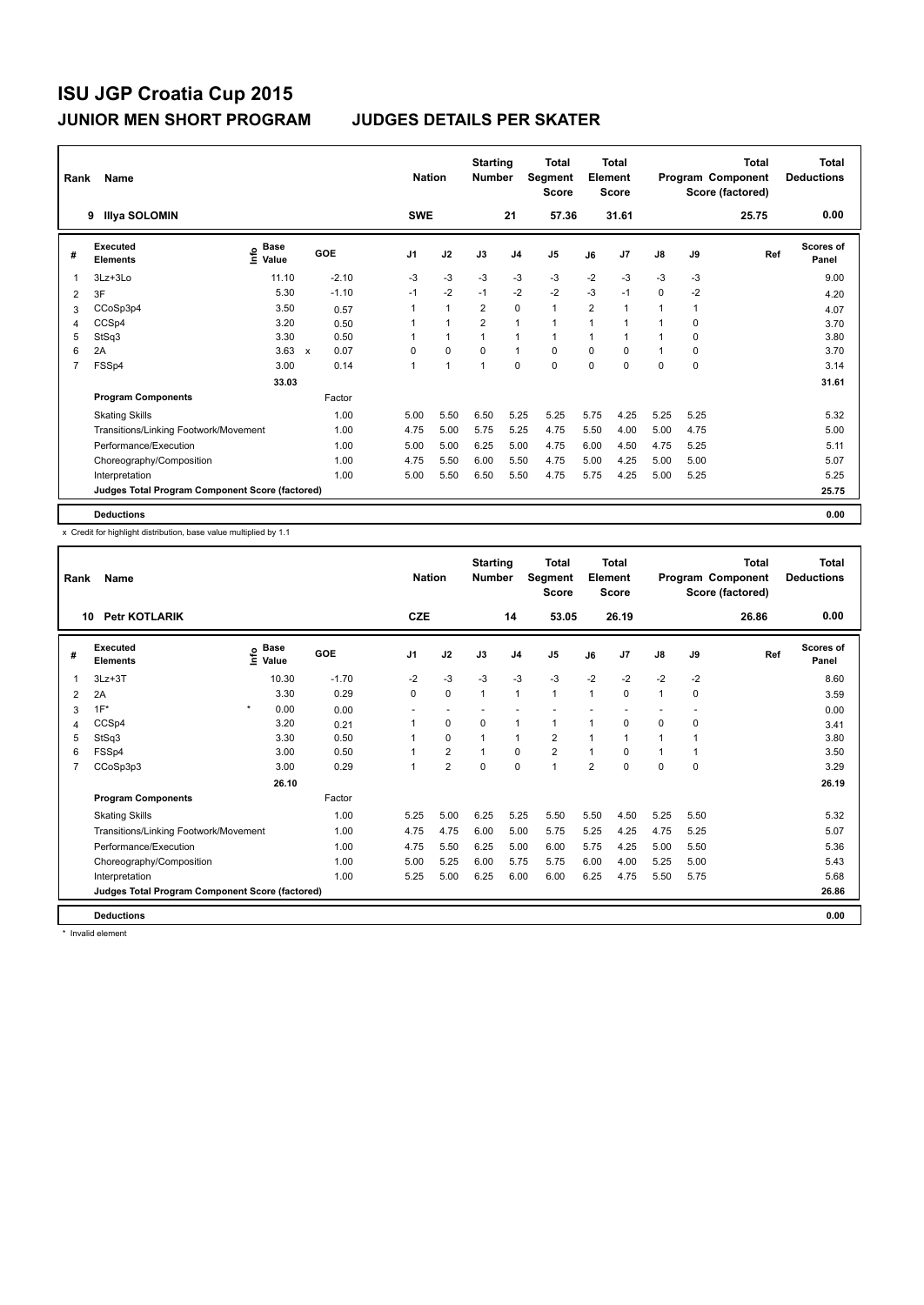| Rank           | Name                                            |                                    |                           |         |                | <b>Nation</b> |                | <b>Starting</b><br><b>Number</b> |                | Total<br>Segment<br><b>Score</b> |          | <b>Total</b><br>Element<br><b>Score</b> |               |      | <b>Total</b><br>Program Component<br>Score (factored) | <b>Total</b><br><b>Deductions</b> |
|----------------|-------------------------------------------------|------------------------------------|---------------------------|---------|----------------|---------------|----------------|----------------------------------|----------------|----------------------------------|----------|-----------------------------------------|---------------|------|-------------------------------------------------------|-----------------------------------|
|                | <b>Josh BROWN</b><br>11                         |                                    |                           |         |                | <b>GBR</b>    |                |                                  | $\mathbf{2}$   | 52.37                            |          | 27.30                                   |               |      | 25.07                                                 | 0.00                              |
| #              | Executed<br><b>Elements</b>                     | <b>Base</b><br>$\frac{6}{5}$ Value |                           | GOE     | J <sub>1</sub> |               | J2             | J3                               | J <sub>4</sub> | J <sub>5</sub>                   | J6       | J7                                      | $\mathsf{J}8$ | J9   | Ref                                                   | Scores of<br>Panel                |
| 1              | $3Lz + 2T$                                      | 7.30                               |                           | $-0.30$ | 0              |               | 0              | $-1$                             | $-1$           | 0                                | $-2$     | $-1$                                    | 0             | 0    |                                                       | 7.00                              |
| 2              | StSq2                                           | 2.60                               |                           | 0.14    |                |               | $\mathbf 0$    | $\mathbf 0$                      | $\mathbf 0$    | $\mathbf 0$                      | 1        | 1                                       | 0             | 0    |                                                       | 2.74                              |
| 3              | CCSp3                                           | 2.80                               |                           | $-0.30$ | 0              |               | $-2$           | $-1$                             | $-2$           | $-1$                             | 0        | $-1$                                    | $-1$          | -1   |                                                       | 2.50                              |
| 4              | 3F                                              | 5.83                               | $\boldsymbol{\mathsf{x}}$ | $-1.10$ | $-1$           |               | $-1$           | $-2$                             | $-2$           | $-2$                             | $-1$     | $-1$                                    | $-2$          | $-2$ |                                                       | 4.73                              |
| 5              | 2A                                              | 3.63                               | $\mathsf{x}$              | 0.21    | 1              |               | $\Omega$       | 1                                | $\Omega$       | $\Omega$                         | 1        | $\Omega$                                | 1             | 0    |                                                       | 3.84                              |
| 6              | CCoSp3p4                                        | 3.50                               |                           | $-0.04$ | $\Omega$       |               | $\mathbf{1}$   | $\Omega$                         | $-1$           | $-1$                             | $\Omega$ | $\Omega$                                | $\Omega$      | 0    |                                                       | 3.46                              |
| $\overline{7}$ | FSSp4                                           | 3.00                               |                           | 0.03    | 0              |               | $\overline{1}$ | 1                                | $\mathbf 0$    | $\mathbf 0$                      | $-1$     | $-1$                                    | 0             | 0    |                                                       | 3.03                              |
|                |                                                 | 28.66                              |                           |         |                |               |                |                                  |                |                                  |          |                                         |               |      |                                                       | 27.30                             |
|                | <b>Program Components</b>                       |                                    |                           | Factor  |                |               |                |                                  |                |                                  |          |                                         |               |      |                                                       |                                   |
|                | <b>Skating Skills</b>                           |                                    |                           | 1.00    | 5.75           |               | 5.00           | 5.75                             | 5.50           | 4.25                             | 5.25     | 4.25                                    | 4.75          | 5.25 |                                                       | 5.11                              |
|                | Transitions/Linking Footwork/Movement           |                                    |                           | 1.00    | 5.25           |               | 4.75           | 5.00                             | 5.00           | 4.00                             | 5.50     | 4.50                                    | 4.25          | 4.75 |                                                       | 4.79                              |
|                | Performance/Execution                           |                                    |                           | 1.00    | 5.25           |               | 4.75           | 5.25                             | 4.75           | 4.00                             | 5.50     | 4.25                                    | 5.50          | 5.00 |                                                       | 4.96                              |
|                | Choreography/Composition                        |                                    |                           | 1.00    | 5.25           |               | 5.25           | 5.25                             | 5.50           | 4.25                             | 5.00     | 4.00                                    | 5.50          | 5.00 |                                                       | 5.07                              |
|                | Interpretation                                  |                                    |                           | 1.00    | 5.50           |               | 4.50           | 5.50                             | 5.25           | 3.75                             | 5.75     | 4.75                                    | 5.50          | 5.00 |                                                       | 5.14                              |
|                | Judges Total Program Component Score (factored) |                                    |                           |         |                |               |                |                                  |                |                                  |          |                                         |               |      |                                                       | 25.07                             |
|                | <b>Deductions</b>                               |                                    |                           |         |                |               |                |                                  |                |                                  |          |                                         |               |      |                                                       | 0.00                              |

x Credit for highlight distribution, base value multiplied by 1.1

| Rank | Name                                            |                            |                         | <b>Nation</b> |                      | <b>Starting</b><br><b>Number</b> |                | <b>Total</b><br>Segment<br><b>Score</b> |          | <b>Total</b><br>Element<br><b>Score</b> |              |      | <b>Total</b><br>Program Component<br>Score (factored) | <b>Total</b><br><b>Deductions</b> |
|------|-------------------------------------------------|----------------------------|-------------------------|---------------|----------------------|----------------------------------|----------------|-----------------------------------------|----------|-----------------------------------------|--------------|------|-------------------------------------------------------|-----------------------------------|
| 12   | <b>Mattia DALLA TORRE</b>                       |                            |                         | <b>ITA</b>    |                      |                                  | 4              | 48.74                                   |          | 25.99                                   |              |      | 23.75                                                 | 1.00                              |
| #    | <b>Executed</b><br><b>Elements</b>              | <b>Base</b><br>۴ů<br>Value | GOE                     | J1            | J2                   | J3                               | J <sub>4</sub> | J <sub>5</sub>                          | J6       | J <sub>7</sub>                          | J8           | J9   | Ref                                                   | <b>Scores of</b><br>Panel         |
| 1    | 3F                                              | 5.30                       | $-2.10$                 | $-3$          | $-2$                 | $-3$                             | $-3$           | $-3$                                    | $-3$     | $-3$                                    | $-3$         | $-3$ |                                                       | 3.20                              |
| 2    | $3S+3T$                                         | 8.70                       | $-1.50$                 | $-2$          | $-2$                 | $-2$                             | $-2$           | $-3$                                    | $-3$     | $-2$                                    | $-2$         | $-2$ |                                                       | 7.20                              |
| 3    | CCS <sub>p2</sub>                               | 2.30                       | 0.07                    | 0             | $\overline{2}$       | 0                                | $-2$           | 0                                       | 0        | 0                                       | $\mathbf{1}$ | 0    |                                                       | 2.37                              |
| 4    | 2A                                              | 3.63                       | $\mathsf{x}$<br>$-0.36$ | $-1$          | 0                    | $\Omega$                         | 0              | $-1$                                    | $-1$     | $-1$                                    | $-1$         | $-1$ |                                                       | 3.27                              |
| 5    | FSSp4                                           | 3.00                       | 0.31                    |               | $\mathbf{1}$         |                                  | 1              | $\blacktriangleleft$                    | 1        | $-1$                                    | $-1$         | 0    |                                                       | 3.31                              |
| 6    | StSq3                                           | 3.30                       | $-0.10$                 | 0             | $\Omega$             |                                  | $-1$           | 0                                       | $\Omega$ | $\Omega$                                | 0            | $-1$ |                                                       | 3.20                              |
|      | CCoSp3p4                                        | 3.50                       | $-0.06$                 | $\Omega$      | $\blacktriangleleft$ | 1                                | $-1$           | $-1$                                    | $\Omega$ | $-1$                                    | 0            | $-1$ |                                                       | 3.44                              |
|      |                                                 | 29.73                      |                         |               |                      |                                  |                |                                         |          |                                         |              |      |                                                       | 25.99                             |
|      | <b>Program Components</b>                       |                            | Factor                  |               |                      |                                  |                |                                         |          |                                         |              |      |                                                       |                                   |
|      | <b>Skating Skills</b>                           |                            | 1.00                    | 5.00          | 5.25                 | 5.25                             | 5.25           | 4.50                                    | 4.50     | 4.00                                    | 4.50         | 5.25 |                                                       | 4.89                              |
|      | Transitions/Linking Footwork/Movement           |                            | 1.00                    | 4.50          | 5.00                 | 5.00                             | 5.00           | 4.25                                    | 4.25     | 3.50                                    | 4.00         | 4.50 |                                                       | 4.50                              |
|      | Performance/Execution                           |                            | 1.00                    | 4.50          | 5.25                 | 5.50                             | 4.75           | 4.25                                    | 5.00     | 3.50                                    | 5.00         | 5.00 |                                                       | 4.82                              |
|      | Choreography/Composition                        |                            | 1.00                    | 4.25          | 5.75                 | 5.25                             | 5.25           | 4.25                                    | 4.75     | 3.75                                    | 4.75         | 5.00 |                                                       | 4.79                              |
|      | Interpretation                                  |                            | 1.00                    | 4.50          | 5.50                 | 5.50                             | 4.75           | 4.25                                    | 4.25     | 3.50                                    | 5.00         | 5.00 |                                                       | 4.75                              |
|      | Judges Total Program Component Score (factored) |                            |                         |               |                      |                                  |                |                                         |          |                                         |              |      |                                                       | 23.75                             |
|      | <b>Deductions</b>                               |                            | Falls:<br>$-1.00$       |               |                      |                                  |                |                                         |          |                                         |              |      |                                                       | $-1.00$                           |

x Credit for highlight distribution, base value multiplied by 1.1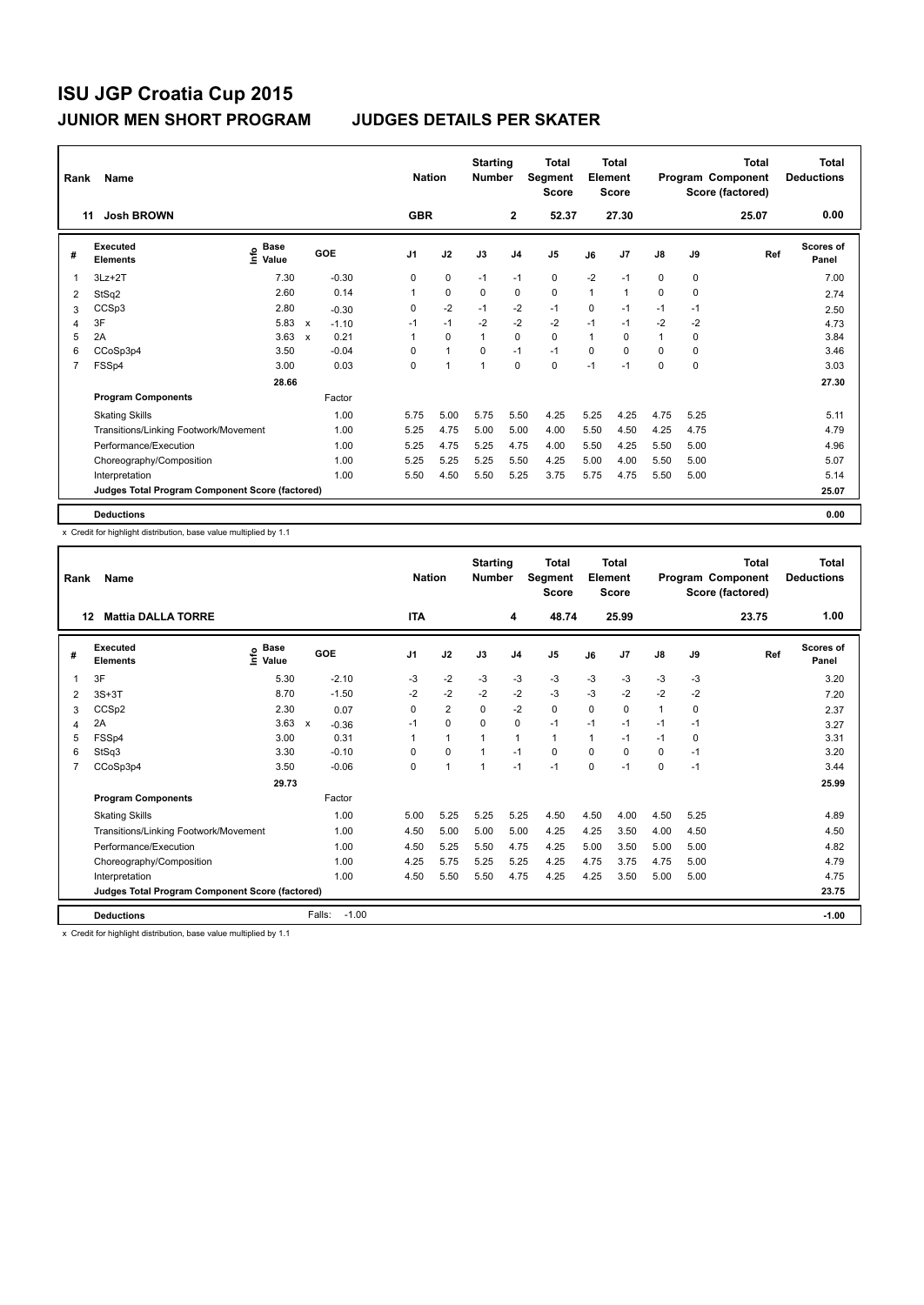| Rank | Name                                            |      |                      |                           |         | <b>Nation</b> |              | <b>Starting</b><br><b>Number</b> |                | <b>Total</b><br>Segment<br><b>Score</b> |          | <b>Total</b><br>Element<br><b>Score</b> |               |      | <b>Total</b><br>Program Component<br>Score (factored) | <b>Total</b><br><b>Deductions</b> |
|------|-------------------------------------------------|------|----------------------|---------------------------|---------|---------------|--------------|----------------------------------|----------------|-----------------------------------------|----------|-----------------------------------------|---------------|------|-------------------------------------------------------|-----------------------------------|
|      | <b>Kai Xiang CHEW</b><br>13                     |      |                      |                           |         | <b>MAS</b>    |              |                                  | 17             | 45.80                                   |          | 23.28                                   |               |      | 22.52                                                 | 0.00                              |
| #    | <b>Executed</b><br><b>Elements</b>              | ١nfo | <b>Base</b><br>Value | GOE                       |         | J1            | J2           | J3                               | J <sub>4</sub> | J <sub>5</sub>                          | J6       | J7                                      | $\mathsf{J}8$ | J9   | Ref                                                   | <b>Scores of</b><br>Panel         |
|      | 3Fe                                             | e    | 3.70                 |                           | $-1.20$ | $-2$          | $-1$         | $-1$                             | $-2$           | $-2$                                    | $-2$     | $-2$                                    | $-1$          | $-2$ |                                                       | 2.50                              |
| 2    | CCSp3                                           |      | 2.80                 |                           | 0.07    | 1             | $\mathbf 0$  | 0                                | $-1$           | 0                                       | 0        | $\mathbf 0$                             | $\mathbf{1}$  | 0    |                                                       | 2.87                              |
| 3    | FSSp4                                           |      | 3.00                 |                           | 0.17    | 1             | $\mathbf{1}$ | 1                                | 0              | $\mathbf{1}$                            | $-1$     | $-1$                                    | 0             | 0    |                                                       | 3.17                              |
| 4    | $3Lz+2T<<$                                      | <<   | 6.40                 |                           | $-2.10$ | -3            | $-3$         | -3                               | $-3$           | $-3$                                    | $-3$     | $-3$                                    | $-3$          | -3   |                                                       | 4.30                              |
| 5    | 2A                                              |      | 3.63                 | $\boldsymbol{\mathsf{x}}$ | $-0.07$ | $\Omega$      | $\mathbf 0$  | $\Omega$                         | $\Omega$       | $\Omega$                                | $-1$     | $\Omega$                                | $\Omega$      | $-1$ |                                                       | 3.56                              |
| 6    | StSq3                                           |      | 3.30                 |                           | $-0.13$ | $\Omega$      | $-1$         | $\mathbf{1}$                     | $-1$           | $\mathbf{1}$                            | $\Omega$ | $\Omega$                                | 0             | $-1$ |                                                       | 3.17                              |
| 7    | CCoSp3p4                                        |      | 3.50                 |                           | 0.21    | 0             | $\mathbf{1}$ | $\mathbf{1}$                     | $\mathbf 0$    | $\Omega$                                | 0        | 0                                       | 1             | 1    |                                                       | 3.71                              |
|      |                                                 |      | 26.33                |                           |         |               |              |                                  |                |                                         |          |                                         |               |      |                                                       | 23.28                             |
|      | <b>Program Components</b>                       |      |                      |                           | Factor  |               |              |                                  |                |                                         |          |                                         |               |      |                                                       |                                   |
|      | <b>Skating Skills</b>                           |      |                      |                           | 1.00    | 4.50          | 4.50         | 5.50                             | 5.00           | 4.25                                    | 5.00     | 4.25                                    | 5.00          | 5.25 |                                                       | 4.79                              |
|      | Transitions/Linking Footwork/Movement           |      |                      |                           | 1.00    | 4.00          | 3.75         | 4.75                             | 4.00           | 4.00                                    | 4.75     | 3.75                                    | 4.75          | 4.75 |                                                       | 4.29                              |
|      | Performance/Execution                           |      |                      |                           | 1.00    | 4.25          | 4.25         | 5.00                             | 4.50           | 4.00                                    | 4.75     | 3.25                                    | 5.00          | 5.00 |                                                       | 4.54                              |
|      | Choreography/Composition                        |      |                      |                           | 1.00    | 4.25          | 4.25         | 5.25                             | 4.75           | 4.25                                    | 4.50     | 3.50                                    | 4.75          | 5.00 |                                                       | 4.54                              |
|      | Interpretation                                  |      |                      |                           | 1.00    | 4.25          | 3.75         | 5.00                             | 4.25           | 3.50                                    | 4.75     | 3.25                                    | 5.00          | 5.00 |                                                       | 4.36                              |
|      | Judges Total Program Component Score (factored) |      |                      |                           |         |               |              |                                  |                |                                         |          |                                         |               |      |                                                       | 22.52                             |
|      | <b>Deductions</b>                               |      |                      |                           |         |               |              |                                  |                |                                         |          |                                         |               |      |                                                       | 0.00                              |

<< Downgraded jump x Credit for highlight distribution, base value multiplied by 1.1 e Wrong edge

| Rank | Name<br>14<br><b>James MIN</b>                  |         |                      |                           |         | <b>Nation</b><br><b>AUS</b> |                      | <b>Starting</b><br><b>Number</b> | 6              | <b>Total</b><br>Segment<br><b>Score</b><br>42.45 |          | <b>Total</b><br>Element<br><b>Score</b><br>19.98 |               |             | <b>Total</b><br>Program Component<br>Score (factored)<br>23.47 | <b>Total</b><br><b>Deductions</b><br>1.00 |
|------|-------------------------------------------------|---------|----------------------|---------------------------|---------|-----------------------------|----------------------|----------------------------------|----------------|--------------------------------------------------|----------|--------------------------------------------------|---------------|-------------|----------------------------------------------------------------|-------------------------------------------|
| #    | Executed<br><b>Elements</b>                     | ۴٥      | <b>Base</b><br>Value |                           | GOE     | J <sub>1</sub>              | J2                   | J3                               | J <sub>4</sub> | J <sub>5</sub>                                   | J6       | J7                                               | $\mathsf{J}8$ | J9          | Ref                                                            | Scores of<br>Panel                        |
| 1    | 3Lz+COMBO                                       |         | 6.00                 |                           | $-2.10$ | $-3$                        | $-3$                 | $-3$                             | $-3$           | $-3$                                             | $-3$     | $-3$                                             | $-3$          | $-3$        |                                                                | 3.90                                      |
| 2    | FSSp4                                           |         | 3.00                 |                           | 0.17    |                             | $\overline{2}$       | $\mathbf{1}$                     | $\mathbf{1}$   | $\Omega$                                         | $-1$     | $\Omega$                                         | $-1$          | $\Omega$    |                                                                | 3.17                                      |
| 3    | StSq3                                           |         | 3.30                 |                           | 0.21    |                             | $\blacktriangleleft$ | $\Omega$                         | $\mathbf{1}$   | $\Omega$                                         | $\Omega$ | 0                                                | $\mathbf{1}$  | $-1$        |                                                                | 3.51                                      |
| 4    | 2A                                              |         | 3.63                 | $\mathsf{x}$              | 0.00    | 0                           | $\overline{1}$       | $\mathbf 0$                      | 0              | 0                                                | $\Omega$ | $\Omega$                                         | $\Omega$      | $\mathbf 0$ |                                                                | 3.63                                      |
| 5    | CCSp2                                           |         | 2.30                 |                           | $-0.17$ | $-1$                        | $\mathbf{1}$         | $\mathbf 0$                      | $-2$           | $\mathbf 0$                                      | $-1$     | $-1$                                             | 0             | $-1$        |                                                                | 2.13                                      |
| 6    | $1F^*$                                          | $\star$ | 0.00                 | $\boldsymbol{\mathsf{x}}$ | 0.00    | ٠                           |                      | $\overline{\phantom{a}}$         |                | $\overline{\phantom{a}}$                         |          |                                                  | $\sim$        |             |                                                                | 0.00                                      |
| 7    | CCoSp3p4                                        |         | 3.50                 |                           | 0.14    |                             | $\blacktriangleleft$ | $\Omega$                         | $\mathbf{1}$   | $-1$                                             | 0        | 0                                                | 0             | $\mathbf 0$ |                                                                | 3.64                                      |
|      |                                                 |         | 21.73                |                           |         |                             |                      |                                  |                |                                                  |          |                                                  |               |             |                                                                | 19.98                                     |
|      | <b>Program Components</b>                       |         |                      |                           | Factor  |                             |                      |                                  |                |                                                  |          |                                                  |               |             |                                                                |                                           |
|      | <b>Skating Skills</b>                           |         |                      |                           | 1.00    | 4.50                        | 5.25                 | 5.75                             | 5.25           | 4.25                                             | 4.75     | 4.50                                             | 3.75          | 4.75        |                                                                | 4.75                                      |
|      | Transitions/Linking Footwork/Movement           |         |                      |                           | 1.00    | 4.00                        | 5.00                 | 6.00                             | 5.00           | 4.25                                             | 5.50     | 4.25                                             | 3.25          | 4.00        |                                                                | 4.57                                      |
|      | Performance/Execution                           |         |                      |                           | 1.00    | 3.75                        | 5.00                 | 5.50                             | 5.25           | 4.25                                             | 4.75     | 4.25                                             | 4.50          | 4.75        |                                                                | 4.68                                      |
|      | Choreography/Composition                        |         |                      |                           | 1.00    | 3.75                        | 5.50                 | 5.75                             | 5.50           | 4.00                                             | 5.00     | 4.25                                             | 4.00          | 4.50        |                                                                | 4.68                                      |
|      | Interpretation                                  |         |                      |                           | 1.00    | 4.00                        | 5.25                 | 5.25                             | 6.25           | 4.50                                             | 4.75     | 4.50                                             | 4.50          | 4.75        |                                                                | 4.79                                      |
|      | Judges Total Program Component Score (factored) |         |                      |                           |         |                             |                      |                                  |                |                                                  |          |                                                  |               |             |                                                                | 23.47                                     |
|      | <b>Deductions</b>                               |         |                      | Falls:                    | $-1.00$ |                             |                      |                                  |                |                                                  |          |                                                  |               |             |                                                                | $-1.00$                                   |

\* Invalid element x Credit for highlight distribution, base value multiplied by 1.1 ! Not clear edge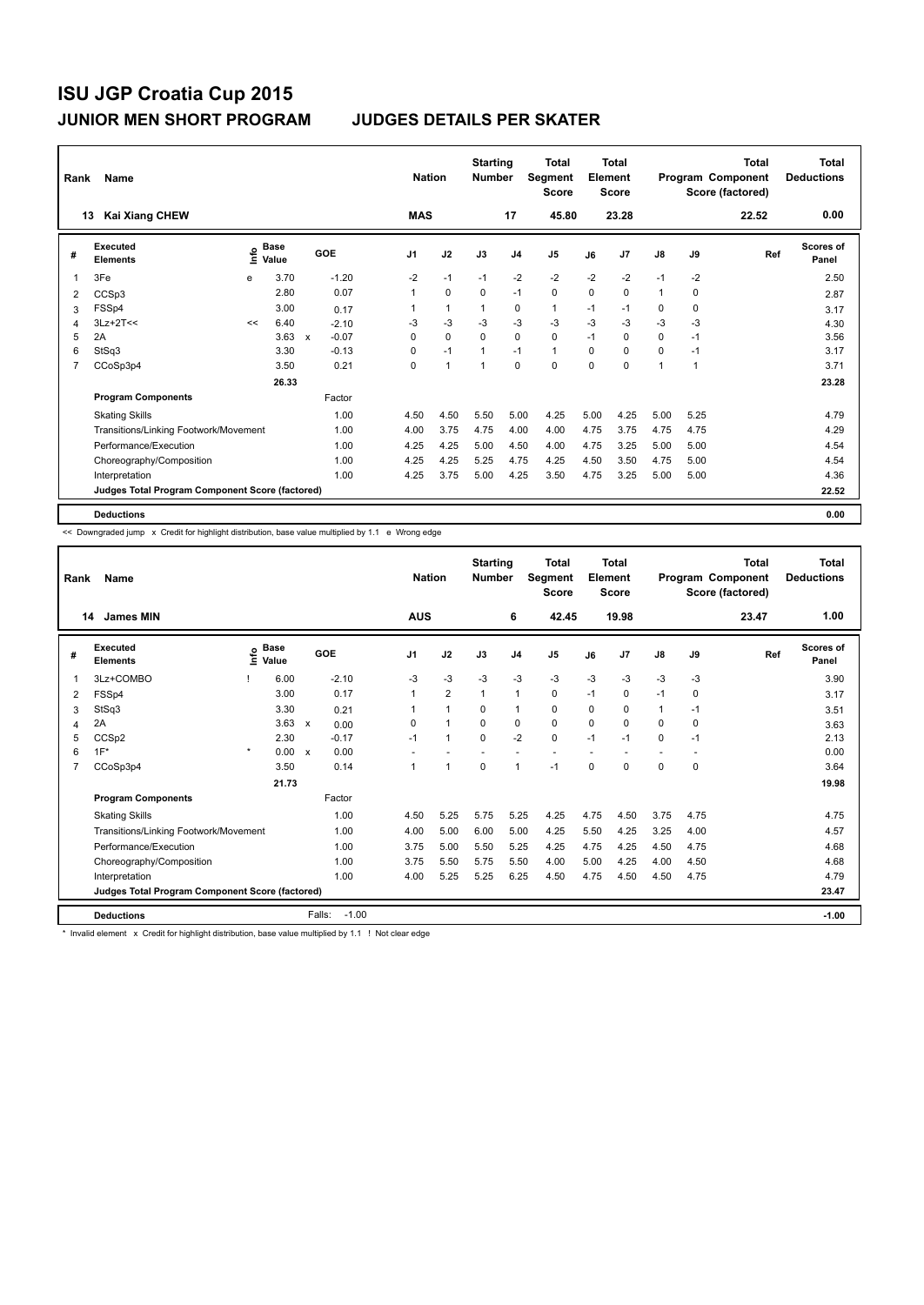| Rank           | Name                                            |                                    |                        |                | <b>Nation</b>  | <b>Starting</b><br><b>Number</b> |                | <b>Total</b><br>Segment<br><b>Score</b> |      | <b>Total</b><br>Element<br><b>Score</b> |               |             | <b>Total</b><br>Program Component<br>Score (factored) | <b>Total</b><br><b>Deductions</b> |
|----------------|-------------------------------------------------|------------------------------------|------------------------|----------------|----------------|----------------------------------|----------------|-----------------------------------------|------|-----------------------------------------|---------------|-------------|-------------------------------------------------------|-----------------------------------|
| 15             | <b>Michael DURHAM</b>                           |                                    |                        | <b>NZL</b>     |                |                                  | $\overline{7}$ | 42.33                                   |      | 22.51                                   |               |             | 19.82                                                 | 0.00                              |
| #              | Executed<br><b>Elements</b>                     | <b>Base</b><br>$\frac{6}{5}$ Value | GOE                    | J <sub>1</sub> | J2             | J3                               | J <sub>4</sub> | J <sub>5</sub>                          | J6   | J7                                      | $\mathsf{J}8$ | J9          | Ref                                                   | <b>Scores of</b><br>Panel         |
| 1              | 2A                                              | 3.30                               | 0.43                   | 0              | $\mathbf{1}$   | $\mathbf{1}$                     | $\mathbf{1}$   | $\mathbf{1}$                            | 1    | 1                                       | $\mathbf{1}$  | $\mathbf 0$ |                                                       | 3.73                              |
| 2              | $3T+2T$                                         | 5.60                               | 0.00                   | 0              | $\mathbf 0$    | $\mathbf{1}$                     | $\mathbf 0$    | $\mathbf 0$                             | 0    | 0                                       | 0             | 0           |                                                       | 5.60                              |
| 3              | CCS <sub>p2</sub>                               | 2.30                               | 0.00                   | 0              | $\mathbf 0$    | 0                                | 0              | 0                                       | 0    | 0                                       | 0             | 0           |                                                       | 2.30                              |
| 4              | StSq2                                           | 2.60                               | $-0.21$                | 0              | $-1$           | $\mathbf 0$                      | $-1$           | $\mathbf 0$                             | $-1$ | 0                                       | 0             | $-2$        |                                                       | 2.39                              |
| 5              | CCoSp3p4                                        | 3.50                               | $-0.26$                | 0              | $-1$           | $\overline{1}$                   | $-1$           | $-1$                                    | $-1$ | $-1$                                    | $-1$          | $-1$        |                                                       | 3.24                              |
| 6              | 2F                                              | 2.09                               | $-0.13$<br>$\mathbf x$ | 0              | $\mathbf 0$    | $\Omega$                         | $\mathbf 0$    | $-1$                                    | $-1$ | $-1$                                    | 0             | $-2$        |                                                       | 1.96                              |
| $\overline{7}$ | FSSp4                                           | 3.00                               | 0.29                   | 1              | $\overline{2}$ | 1                                | $\mathbf{1}$   | $\Omega$                                | 0    | 0                                       | 0             | 1           |                                                       | 3.29                              |
|                |                                                 | 22.39                              |                        |                |                |                                  |                |                                         |      |                                         |               |             |                                                       | 22.51                             |
|                | <b>Program Components</b>                       |                                    | Factor                 |                |                |                                  |                |                                         |      |                                         |               |             |                                                       |                                   |
|                | <b>Skating Skills</b>                           |                                    | 1.00                   | 4.00           | 4.25           | 5.00                             | 4.00           | 4.00                                    | 4.00 | 3.50                                    | 4.50          | 4.75        |                                                       | 4.21                              |
|                | Transitions/Linking Footwork/Movement           |                                    | 1.00                   | 3.25           | 4.00           | 4.75                             | 3.75           | 4.00                                    | 4.00 | 3.25                                    | 4.25          | 4.00        |                                                       | 3.89                              |
|                | Performance/Execution                           |                                    | 1.00                   | 3.50           | 4.00           | 4.50                             | 3.75           | 4.00                                    | 4.00 | 3.00                                    | 3.50          | 4.25        |                                                       | 3.86                              |
|                | Choreography/Composition                        |                                    | 1.00                   | 3.25           | 4.50           | 4.50                             | 4.25           | 4.00                                    | 3.75 | 3.50                                    | 4.00          | 4.00        |                                                       | 4.00                              |
|                | Interpretation                                  |                                    | 1.00                   | 3.50           | 4.25           | 4.25                             | 3.50           | 4.25                                    | 3.50 | 3.25                                    | 3.75          | 4.25        |                                                       | 3.86                              |
|                | Judges Total Program Component Score (factored) |                                    |                        |                |                |                                  |                |                                         |      |                                         |               |             |                                                       | 19.82                             |
|                | <b>Deductions</b>                               |                                    |                        |                |                |                                  |                |                                         |      |                                         |               |             |                                                       | 0.00                              |

x Credit for highlight distribution, base value multiplied by 1.1

| Rank           | Name                                            |         |                       |                           |                   | <b>Nation</b> |              | <b>Starting</b><br><b>Number</b> |                | <b>Total</b><br>Segment<br><b>Score</b> |              | <b>Total</b><br>Element<br><b>Score</b> |              |          | Total<br>Program Component<br>Score (factored) | <b>Total</b><br><b>Deductions</b> |
|----------------|-------------------------------------------------|---------|-----------------------|---------------------------|-------------------|---------------|--------------|----------------------------------|----------------|-----------------------------------------|--------------|-----------------------------------------|--------------|----------|------------------------------------------------|-----------------------------------|
|                | <b>Glebs BASINS</b><br>16                       |         |                       |                           |                   | LAT           |              |                                  | 5              | 39.88                                   |              | 20.03                                   |              |          | 20.85                                          | 1.00                              |
| #              | <b>Executed</b><br><b>Elements</b>              |         | $\sum_{i=1}^{n}$ Base |                           | GOE               | J1            | J2           | J3                               | J <sub>4</sub> | J <sub>5</sub>                          | J6           | J <sub>7</sub>                          | J8           | J9       | Ref                                            | <b>Scores of</b><br>Panel         |
| 1              | $3Lz<+2T$                                       | $\prec$ | 5.50                  |                           | $-1.60$           | $-2$          | $-2$         | $-3$                             | $-2$           | $-2$                                    | $-3$         | $-3$                                    | $-2$         | $-1$     |                                                | 3.90                              |
| 2              | CCSp3                                           |         | 2.80                  |                           | $-0.34$           | $-2$          | $-2$         | $\Omega$                         | $-2$           | 0                                       | $-1$         | $-1$                                    | $-2$         | 0        |                                                | 2.46                              |
| 3              | StSq2                                           |         | 2.60                  |                           | $-0.14$           | 0             | $-1$         | 0                                | $-1$           | 0                                       | $-1$         | 0                                       | 0            | 0        |                                                | 2.46                              |
| 4              | 3F<<                                            | <<      | 2.09                  | $\mathsf{x}$              | $-0.90$           | -3            | $-3$         | $-3$                             | $-3$           | $-3$                                    | $-3$         | -3                                      | $-3$         | -3       |                                                | 1.19                              |
| 5              | 2A                                              |         | 3.63                  | $\boldsymbol{\mathsf{x}}$ | 0.29              | 0             | $\mathbf{1}$ | 1                                | $\mathbf{1}$   | 0                                       | $\mathbf{1}$ | $\Omega$                                | $\mathbf{1}$ | $\Omega$ |                                                | 3.92                              |
| 6              | CCoSp3p4                                        |         | 3.50                  |                           | 0.00              | 0             | 0            | 0                                | $-1$           | 0                                       | $\Omega$     | $\Omega$                                | 0            | $\Omega$ |                                                | 3.50                              |
| $\overline{7}$ | FSSp3                                           |         | 2.60                  |                           | 0.00              | 0             | $\mathbf 0$  | 1                                | $\Omega$       | $\Omega$                                | $-1$         | $\Omega$                                | 0            | $\Omega$ |                                                | 2.60                              |
|                |                                                 |         | 22.72                 |                           |                   |               |              |                                  |                |                                         |              |                                         |              |          |                                                | 20.03                             |
|                | <b>Program Components</b>                       |         |                       |                           | Factor            |               |              |                                  |                |                                         |              |                                         |              |          |                                                |                                   |
|                | <b>Skating Skills</b>                           |         |                       |                           | 1.00              | 4.25          | 4.50         | 5.00                             | 4.50           | 4.25                                    | 4.00         | 3.50                                    | 4.00         | 7.00     |                                                | 4.36                              |
|                | Transitions/Linking Footwork/Movement           |         |                       |                           | 1.00              | 3.50          | 4.25         | 5.00                             | 4.25           | 3.75                                    | 3.75         | 3.50                                    | 4.00         | 6.00     |                                                | 4.07                              |
|                | Performance/Execution                           |         |                       |                           | 1.00              | 3.25          | 4.50         | 4.75                             | 4.00           | 3.75                                    | 4.25         | 3.25                                    | 4.50         | 7.00     |                                                | 4.14                              |
|                | Choreography/Composition                        |         |                       |                           | 1.00              | 3.50          | 4.75         | 4.75                             | 4.50           | 4.00                                    | 3.75         | 3.25                                    | 4.25         | 6.50     |                                                | 4.21                              |
|                | Interpretation                                  |         |                       |                           | 1.00              | 3.50          | 4.50         | 4.50                             | 4.50           | 3.75                                    | 3.50         | 3.25                                    | 4.25         | 7.00     |                                                | 4.07                              |
|                | Judges Total Program Component Score (factored) |         |                       |                           |                   |               |              |                                  |                |                                         |              |                                         |              |          |                                                | 20.85                             |
|                | <b>Deductions</b>                               |         |                       |                           | Falls:<br>$-1.00$ |               |              |                                  |                |                                         |              |                                         |              |          |                                                | $-1.00$                           |

< Under-rotated jump << Downgraded jump x Credit for highlight distribution, base value multiplied by 1.1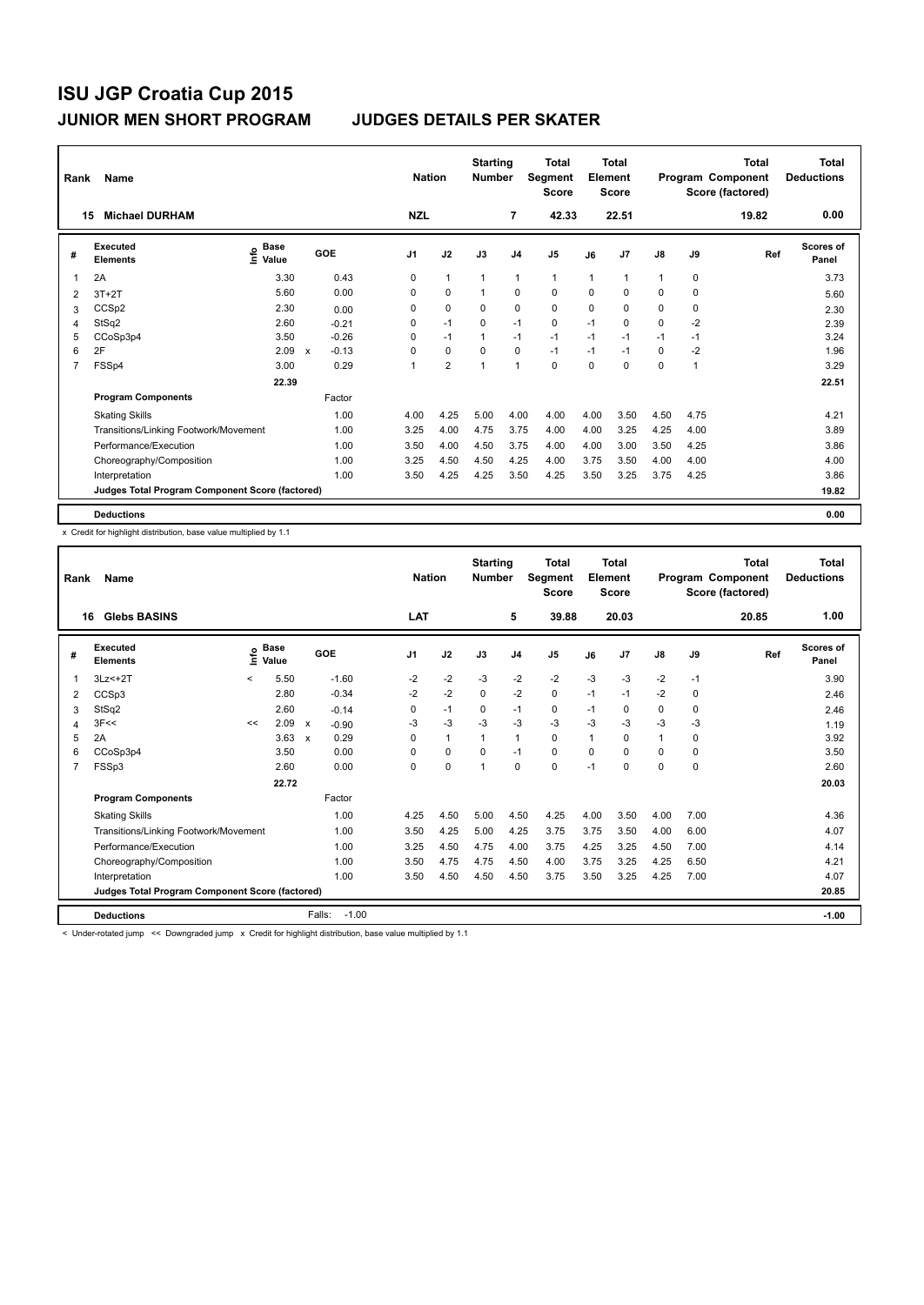| Rank | Name                                            |           |                      |                           |         | <b>Nation</b>  |              | <b>Starting</b><br><b>Number</b> |                | Total<br>Segment<br><b>Score</b> |                | <b>Total</b><br>Element<br><b>Score</b> |          |      | <b>Total</b><br>Program Component<br>Score (factored) | <b>Total</b><br><b>Deductions</b> |
|------|-------------------------------------------------|-----------|----------------------|---------------------------|---------|----------------|--------------|----------------------------------|----------------|----------------------------------|----------------|-----------------------------------------|----------|------|-------------------------------------------------------|-----------------------------------|
| 17   | Alexander BOROVOJ                               |           |                      |                           |         | <b>HUN</b>     |              |                                  | 15             | 39.59                            |                | 18.67                                   |          |      | 21.92                                                 | 1.00                              |
| #    | Executed<br><b>Elements</b>                     | ۴ů        | <b>Base</b><br>Value |                           | GOE     | J <sub>1</sub> | J2           | J3                               | J <sub>4</sub> | J <sub>5</sub>                   | J6             | J7                                      | J8       | J9   | Ref                                                   | <b>Scores of</b><br>Panel         |
| 1    | 3F<                                             | $\prec$   | 3.70                 |                           | $-2.10$ | -3             | -3           | -3                               | -3             | -3                               | -3             | $-3$                                    | $-3$     | -3   |                                                       | 1.60                              |
| 2    | $2T+1T<<$                                       | $\bullet$ | 1.30                 |                           | $-0.60$ | $-3$           | $-3$         | $-3$                             | $-3$           | $-3$                             | $-3$           | $-3$                                    | $-3$     | $-3$ |                                                       | 0.70                              |
| 3    | CCSp4                                           |           | 3.20                 |                           | 0.00    | 0              | 0            | $\Omega$                         | 0              | $-1$                             | 1              | 0                                       | 0        | 0    |                                                       | 3.20                              |
| 4    | CCoSp3p4                                        |           | 3.50                 |                           | 0.14    | $\Omega$       | $\mathbf{1}$ | $\Omega$                         | 0              | 0                                | 1              | 0                                       | 0        |      |                                                       | 3.64                              |
| 5    | 2A                                              |           | 3.63                 | $\boldsymbol{\mathsf{x}}$ | 0.00    | $\Omega$       | $\mathbf 0$  | $\Omega$                         | $\mathbf 0$    | $\Omega$                         | $\overline{1}$ | $\Omega$                                | $\Omega$ | $-1$ |                                                       | 3.63                              |
| 6    | StSq3                                           |           | 3.30                 |                           | 0.21    | 0              | $-1$         | $\mathbf 0$                      | $\mathbf{1}$   | $\mathbf{1}$                     | 1              | 1                                       | 0        | 0    |                                                       | 3.51                              |
| 7    | FSSp3                                           |           | 2.60                 |                           | $-0.21$ | $-1$           | 0            | 0                                | $-1$           | $-1$                             | $-1$           | $-2$                                    | 0        | $-1$ |                                                       | 2.39                              |
|      |                                                 |           | 21.23                |                           |         |                |              |                                  |                |                                  |                |                                         |          |      |                                                       | 18.67                             |
|      | <b>Program Components</b>                       |           |                      |                           | Factor  |                |              |                                  |                |                                  |                |                                         |          |      |                                                       |                                   |
|      | <b>Skating Skills</b>                           |           |                      |                           | 1.00    | 4.50           | 4.75         | 5.00                             | 5.25           | 3.75                             | 4.75           | 3.50                                    | 5.25     | 5.00 |                                                       | 4.71                              |
|      | Transitions/Linking Footwork/Movement           |           |                      |                           | 1.00    | 4.00           | 4.00         | 4.75                             | 4.75           | 3.75                             | 4.00           | 3.50                                    | 4.75     | 4.75 |                                                       | 4.29                              |
|      | Performance/Execution                           |           |                      |                           | 1.00    | 4.00           | 4.25         | 5.00                             | 4.25           | 3.50                             | 4.00           | 3.00                                    | 4.00     | 5.25 |                                                       | 4.14                              |
|      | Choreography/Composition                        |           |                      |                           | 1.00    | 4.00           | 4.50         | 5.00                             | 5.00           | 3.75                             | 4.75           | 3.50                                    | 4.25     | 5.00 |                                                       | 4.46                              |
|      | Interpretation                                  |           |                      |                           | 1.00    | 4.25           | 4.25         | 4.75                             | 5.00           | 3.50                             | 4.50           | 3.25                                    | 4.00     | 5.00 |                                                       | 4.32                              |
|      | Judges Total Program Component Score (factored) |           |                      |                           |         |                |              |                                  |                |                                  |                |                                         |          |      |                                                       | 21.92                             |
|      | <b>Deductions</b>                               |           |                      | Falls:                    | $-1.00$ |                |              |                                  |                |                                  |                |                                         |          |      |                                                       | $-1.00$                           |

< Under-rotated jump << Downgraded jump \* Invalid element x Credit for highlight distribution, base value multiplied by 1.1

| Rank           | Name                                            |   |                                  |                           |         | <b>Nation</b>  |                          | <b>Starting</b><br><b>Number</b> |                          | <b>Total</b><br>Segment<br><b>Score</b> |          | Total<br>Element<br><b>Score</b> |               |             | <b>Total</b><br>Program Component<br>Score (factored) | <b>Total</b><br><b>Deductions</b> |
|----------------|-------------------------------------------------|---|----------------------------------|---------------------------|---------|----------------|--------------------------|----------------------------------|--------------------------|-----------------------------------------|----------|----------------------------------|---------------|-------------|-------------------------------------------------------|-----------------------------------|
| 18             | <b>Armen AGAIAN</b>                             |   |                                  |                           |         | <b>GEO</b>     |                          |                                  | 11                       | 38.89                                   |          | 18.47                            |               |             | 20.42                                                 | 0.00                              |
| #              | Executed<br><b>Elements</b>                     |   | <b>Base</b><br>e Base<br>⊆ Value | GOE                       |         | J <sub>1</sub> | J2                       | J3                               | J <sub>4</sub>           | J <sub>5</sub>                          | J6       | J <sub>7</sub>                   | $\mathsf{J}8$ | J9          | Ref                                                   | <b>Scores of</b><br>Panel         |
| 1              | $3Lz + 2T$                                      |   | 7.30                             |                           | $-1.40$ | $-2$           | $-2$                     | $-2$                             | $-2$                     | $-2$                                    | $-2$     | $-2$                             | $-1$          | $-2$        |                                                       | 5.90                              |
| 2              | 3Fe                                             | e | 3.70                             |                           | $-1.40$ | $-2$           | $-2$                     | $-2$                             | $-2$                     | $-2$                                    | $-2$     | $-2$                             | $-2$          | $-2$        |                                                       | 2.30                              |
| 3              | FSSp3                                           |   | 2.60                             |                           | 0.14    | 1              | $\mathbf{1}$             | $\mathbf{1}$                     | $\Omega$                 | 0                                       | 0        | $\Omega$                         | 0             | $\Omega$    |                                                       | 2.74                              |
| 4              | 2A                                              |   | 3.63                             | $\boldsymbol{\mathsf{x}}$ | $-0.36$ | $-1$           | $-1$                     | $-1$                             | $-1$                     | 0                                       | 1        | $\Omega$                         | $-1$          | $-1$        |                                                       | 3.27                              |
| 5              | CCSp                                            |   | 0.00                             |                           | 0.00    |                | $\overline{\phantom{a}}$ |                                  | $\overline{\phantom{a}}$ |                                         |          |                                  |               |             |                                                       | 0.00                              |
| 6              | StSq2                                           |   | 2.60                             |                           | $-0.21$ | $\Omega$       | $-2$                     | $\mathbf{0}$                     | $-2$                     | $\Omega$                                | $\Omega$ | $\mathbf{1}$                     | 0             | $-1$        |                                                       | 2.39                              |
| $\overline{7}$ | CCoSp2p2                                        |   | 2.00                             |                           | $-0.13$ | 0              | $-1$                     | $\Omega$                         | $-1$                     | $-1$                                    | 0        | $-1$                             | 0             | $\mathbf 0$ |                                                       | 1.87                              |
|                |                                                 |   | 21.83                            |                           |         |                |                          |                                  |                          |                                         |          |                                  |               |             |                                                       | 18.47                             |
|                | <b>Program Components</b>                       |   |                                  |                           | Factor  |                |                          |                                  |                          |                                         |          |                                  |               |             |                                                       |                                   |
|                | <b>Skating Skills</b>                           |   |                                  |                           | 1.00    | 4.25           | 4.50                     | 5.00                             | 4.25                     | 4.00                                    | 4.25     | 3.50                             | 5.00          | 4.50        |                                                       | 4.39                              |
|                | Transitions/Linking Footwork/Movement           |   |                                  |                           | 1.00    | 4.00           | 4.00                     | 4.50                             | 3.50                     | 3.75                                    | 3.75     | 4.00                             | 4.50          | 3.75        |                                                       | 3.96                              |
|                | Performance/Execution                           |   |                                  |                           | 1.00    | 3.50           | 4.25                     | 4.50                             | 3.25                     | 3.75                                    | 4.00     | 3.75                             | 4.75          | 4.25        |                                                       | 4.00                              |
|                | Choreography/Composition                        |   |                                  |                           | 1.00    | 3.75           | 4.75                     | 4.25                             | 4.00                     | 4.00                                    | 4.50     | 3.75                             | 4.50          | 4.00        |                                                       | 4.14                              |
|                | Interpretation                                  |   |                                  |                           | 1.00    | 4.00           | 4.00                     | 4.00                             | 3.50                     | 3.50                                    | 4.00     | 3.50                             | 4.75          | 4.50        |                                                       | 3.93                              |
|                | Judges Total Program Component Score (factored) |   |                                  |                           |         |                |                          |                                  |                          |                                         |          |                                  |               |             |                                                       | 20.42                             |
|                | <b>Deductions</b>                               |   |                                  |                           |         |                |                          |                                  |                          |                                         |          |                                  |               |             |                                                       | 0.00                              |

x Credit for highlight distribution, base value multiplied by 1.1 e Wrong edge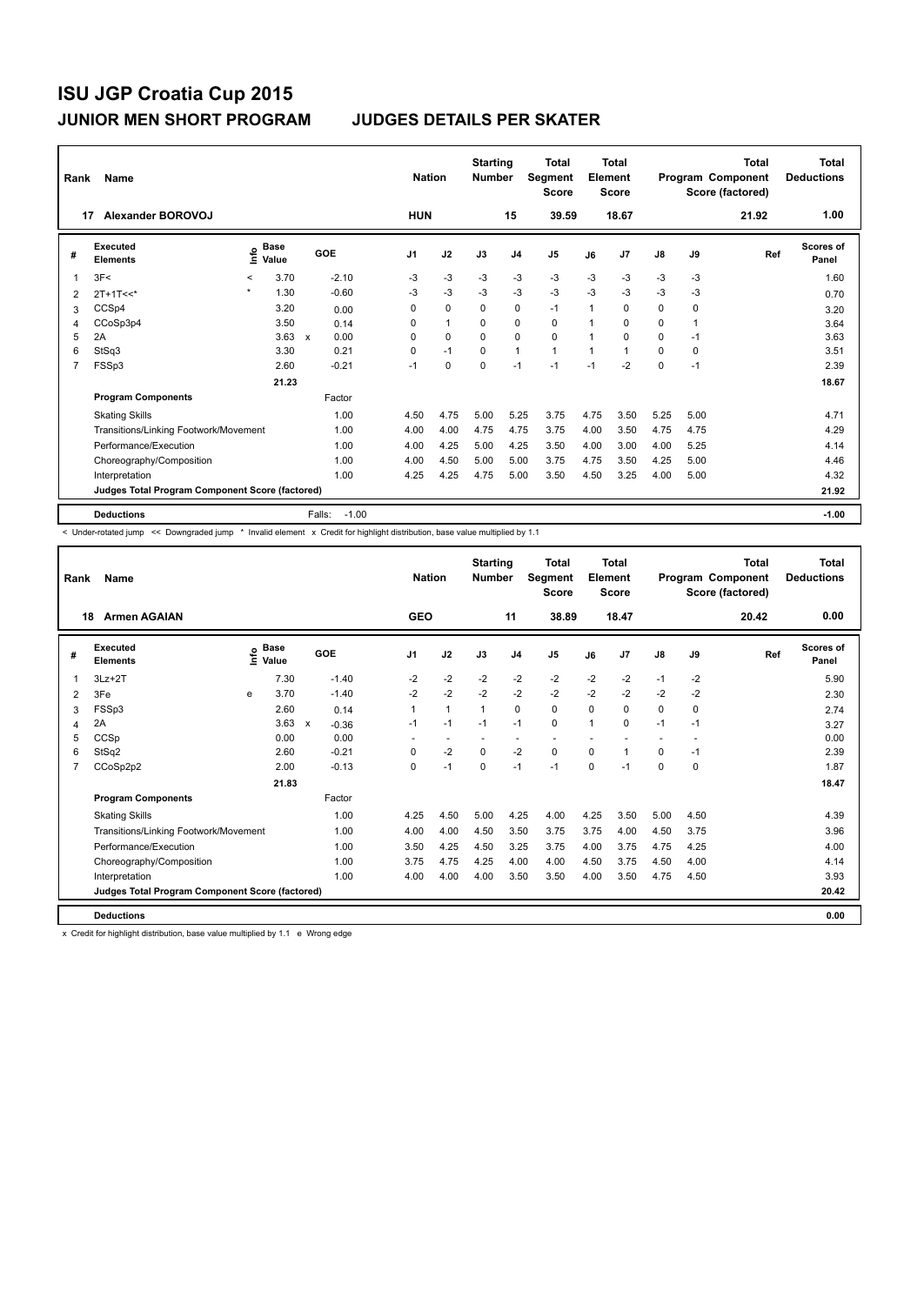| Rank | Name                                            |      |                      |                           |         |                | <b>Nation</b>            | <b>Starting</b><br><b>Number</b> |                | <b>Total</b><br>Segment<br><b>Score</b> |      | <b>Total</b><br>Element<br><b>Score</b> |                          |                          | <b>Total</b><br>Program Component<br>Score (factored) | <b>Total</b><br><b>Deductions</b> |
|------|-------------------------------------------------|------|----------------------|---------------------------|---------|----------------|--------------------------|----------------------------------|----------------|-----------------------------------------|------|-----------------------------------------|--------------------------|--------------------------|-------------------------------------------------------|-----------------------------------|
| 19   | <b>Jakub KRSNAK</b>                             |      |                      |                           |         | <b>SVK</b>     |                          |                                  | 19             | 38.41                                   |      | 17.46                                   |                          |                          | 20.95                                                 | 0.00                              |
| #    | Executed<br><b>Elements</b>                     | lnfo | <b>Base</b><br>Value |                           | GOE     | J <sub>1</sub> | J2                       | J3                               | J <sub>4</sub> | J <sub>5</sub>                          | J6   | J7                                      | J8                       | J9                       | Ref                                                   | Scores of<br>Panel                |
| 1    | 3Fe<                                            | e    | 3.20                 |                           | $-2.10$ | -3             | $-3$                     | $-3$                             | $-3$           | $-3$                                    | $-3$ | $-3$                                    | $-3$                     | -3                       |                                                       | 1.10                              |
| 2    | $3T+2T$                                         |      | 5.60                 |                           | 0.00    | 0              | $\mathbf 0$              | $\Omega$                         | $\mathbf 0$    | $\mathbf 0$                             | 0    | 0                                       | 0                        | $-1$                     |                                                       | 5.60                              |
| 3    | <b>FSSp</b>                                     |      | 0.00                 |                           | 0.00    | ٠              | $\overline{\phantom{a}}$ | ٠                                | ٠              | $\overline{\phantom{a}}$                |      |                                         | $\overline{\phantom{a}}$ | $\overline{\phantom{a}}$ |                                                       | 0.00                              |
| 4    | StSq1                                           |      | 1.80                 |                           | $-0.04$ | 0              | $-2$                     | $\mathbf 0$                      | $-1$           | 0                                       | 0    | 0                                       | 0                        | 0                        |                                                       | 1.76                              |
| 5    | 2A                                              |      | 3.63                 | $\boldsymbol{\mathsf{x}}$ | 0.00    | 0              | $\mathbf 0$              | $\Omega$                         | $\mathbf 0$    | 0                                       | 1    | $\Omega$                                | 0                        | $-1$                     |                                                       | 3.63                              |
| 6    | CCSp2                                           |      | 2.30                 |                           | $-0.34$ | $-1$           | $-2$                     | $-1$                             | $-2$           | $-1$                                    | $-1$ | $\Omega$                                | $-1$                     | $-1$                     |                                                       | 1.96                              |
| 7    | CCoSp3p4                                        |      | 3.50                 |                           | $-0.09$ | 0              | $\mathbf 0$              | $\mathbf 0$                      | $\mathbf 0$    | $-1$                                    | $-1$ | $-1$                                    | 0                        | $\mathbf 0$              |                                                       | 3.41                              |
|      |                                                 |      | 20.03                |                           |         |                |                          |                                  |                |                                         |      |                                         |                          |                          |                                                       | 17.46                             |
|      | <b>Program Components</b>                       |      |                      |                           | Factor  |                |                          |                                  |                |                                         |      |                                         |                          |                          |                                                       |                                   |
|      | <b>Skating Skills</b>                           |      |                      |                           | 1.00    | 4.75           | 4.50                     | 4.50                             | 4.50           | 4.25                                    | 4.25 | 4.25                                    | 4.50                     | 4.50                     |                                                       | 4.43                              |
|      | Transitions/Linking Footwork/Movement           |      |                      |                           | 1.00    | 4.00           | 4.00                     | 4.25                             | 3.50           | 3.75                                    | 4.00 | 3.75                                    | 4.25                     | 4.00                     |                                                       | 3.96                              |
|      | Performance/Execution                           |      |                      |                           | 1.00    | 3.75           | 4.00                     | 4.75                             | 4.00           | 4.00                                    | 4.25 | 3.75                                    | 4.50                     | 4.50                     |                                                       | 4.14                              |
|      | Choreography/Composition                        |      |                      |                           | 1.00    | 4.25           | 4.25                     | 4.50                             | 4.00           | 4.00                                    | 4.50 | 4.25                                    | 4.25                     | 4.00                     |                                                       | 4.21                              |
|      | Interpretation                                  |      |                      |                           | 1.00    | 4.00           | 4.00                     | 5.00                             | 4.25           | 3.75                                    | 4.25 | 4.00                                    | 4.50                     | 4.50                     |                                                       | 4.21                              |
|      | Judges Total Program Component Score (factored) |      |                      |                           |         |                |                          |                                  |                |                                         |      |                                         |                          |                          |                                                       | 20.95                             |
|      | <b>Deductions</b>                               |      |                      |                           |         |                |                          |                                  |                |                                         |      |                                         |                          |                          |                                                       | 0.00                              |

< Under-rotated jump x Credit for highlight distribution, base value multiplied by 1.1 e Wrong edge

| Rank | Name                                            |         |                                  |              |         | <b>Nation</b>  |                          | <b>Starting</b><br><b>Number</b> |                          | <b>Total</b><br>Segment<br><b>Score</b> |          | <b>Total</b><br>Element<br><b>Score</b> |               |      | <b>Total</b><br>Program Component<br>Score (factored) | Total<br><b>Deductions</b> |
|------|-------------------------------------------------|---------|----------------------------------|--------------|---------|----------------|--------------------------|----------------------------------|--------------------------|-----------------------------------------|----------|-----------------------------------------|---------------|------|-------------------------------------------------------|----------------------------|
| 20   | Osman AKGÜN                                     |         |                                  |              |         | <b>TUR</b>     |                          |                                  | 16                       | 38.08                                   |          | 19.41                                   |               |      | 18.67                                                 | 0.00                       |
| #    | Executed<br><b>Elements</b>                     |         | <b>Base</b><br>e Base<br>⊆ Value |              | GOE     | J <sub>1</sub> | J2                       | J3                               | J <sub>4</sub>           | J <sub>5</sub>                          | J6       | J7                                      | $\mathsf{J}8$ | J9   | Ref                                                   | Scores of<br>Panel         |
| 1    | $3Lz + 2T$                                      |         | 7.30                             |              | $-0.10$ | 0              | $\mathbf 0$              | 0                                | $-1$                     | $\mathbf 0$                             | $-1$     | $\Omega$                                | 0             | 0    |                                                       | 7.20                       |
| 2    | FCSSp3*                                         | $\star$ | 0.00                             |              | 0.00    | ٠              | $\overline{\phantom{a}}$ | $\overline{\phantom{a}}$         | ÷                        | $\overline{\phantom{a}}$                |          |                                         | $\sim$        |      |                                                       | 0.00                       |
| 3    | 3F                                              |         | 5.30                             |              | $-1.20$ | $-2$           | $-2$                     | $-1$                             | $-2$                     | $-1$                                    | $-1$     | $-3$                                    | $-2$          | $-2$ |                                                       | 4.10                       |
| 4    | CCoSp3p4                                        |         | 3.50                             |              | $-0.26$ | $\Omega$       | $-2$                     | $\Omega$                         | $-1$                     | $-1$                                    | $-2$     | $-1$                                    | $-1$          | 0    |                                                       | 3.24                       |
| 5    | 2A                                              |         | 3.63                             | $\mathsf{x}$ | 0.00    | $\Omega$       | $\mathbf 0$              | $\Omega$                         | $\mathbf 0$              | 0                                       | $\Omega$ | $\Omega$                                | $\Omega$      | $-1$ |                                                       | 3.63                       |
| 6    | $CSp*$                                          | $\star$ | 0.00                             |              | 0.00    | ٠              | $\overline{\phantom{a}}$ |                                  | $\overline{\phantom{a}}$ | $\sim$                                  |          |                                         | $\sim$        |      |                                                       | 0.00                       |
| 7    | StSqB                                           |         | 1.50                             |              | $-0.26$ | $-1$           | $-2$                     | 1                                | $-2$                     | $-1$                                    | $-1$     | $\mathbf 0$                             | 0             | $-1$ |                                                       | 1.24                       |
|      |                                                 |         | 21.23                            |              |         |                |                          |                                  |                          |                                         |          |                                         |               |      |                                                       | 19.41                      |
|      | <b>Program Components</b>                       |         |                                  |              | Factor  |                |                          |                                  |                          |                                         |          |                                         |               |      |                                                       |                            |
|      | <b>Skating Skills</b>                           |         |                                  |              | 1.00    | 3.75           | 3.75                     | 4.50                             | 3.75                     | 3.50                                    | 4.00     | 3.50                                    | 4.25          | 4.50 |                                                       | 3.93                       |
|      | Transitions/Linking Footwork/Movement           |         |                                  |              | 1.00    | 2.75           | 3.50                     | 4.00                             | 3.00                     | 3.25                                    | 3.75     | 2.75                                    | 4.00          | 4.00 |                                                       | 3.46                       |
|      | Performance/Execution                           |         |                                  |              | 1.00    | 2.50           | 4.00                     | 4.25                             | 3.50                     | 3.25                                    | 3.50     | 3.00                                    | 4.00          | 4.25 |                                                       | 3.64                       |
|      | Choreography/Composition                        |         |                                  |              | 1.00    | 3.00           | 4.00                     | 4.25                             | 3.50                     | 3.50                                    | 4.00     | 3.25                                    | 4.25          | 4.25 |                                                       | 3.82                       |
|      | Interpretation                                  |         |                                  |              | 1.00    | 2.75           | 4.50                     | 4.00                             | 3.25                     | 3.25                                    | 4.25     | 3.25                                    | 4.50          | 4.25 |                                                       | 3.82                       |
|      | Judges Total Program Component Score (factored) |         |                                  |              |         |                |                          |                                  |                          |                                         |          |                                         |               |      |                                                       | 18.67                      |
|      | <b>Deductions</b>                               |         |                                  |              |         |                |                          |                                  |                          |                                         |          |                                         |               |      |                                                       | 0.00                       |

\* Invalid element x Credit for highlight distribution, base value multiplied by 1.1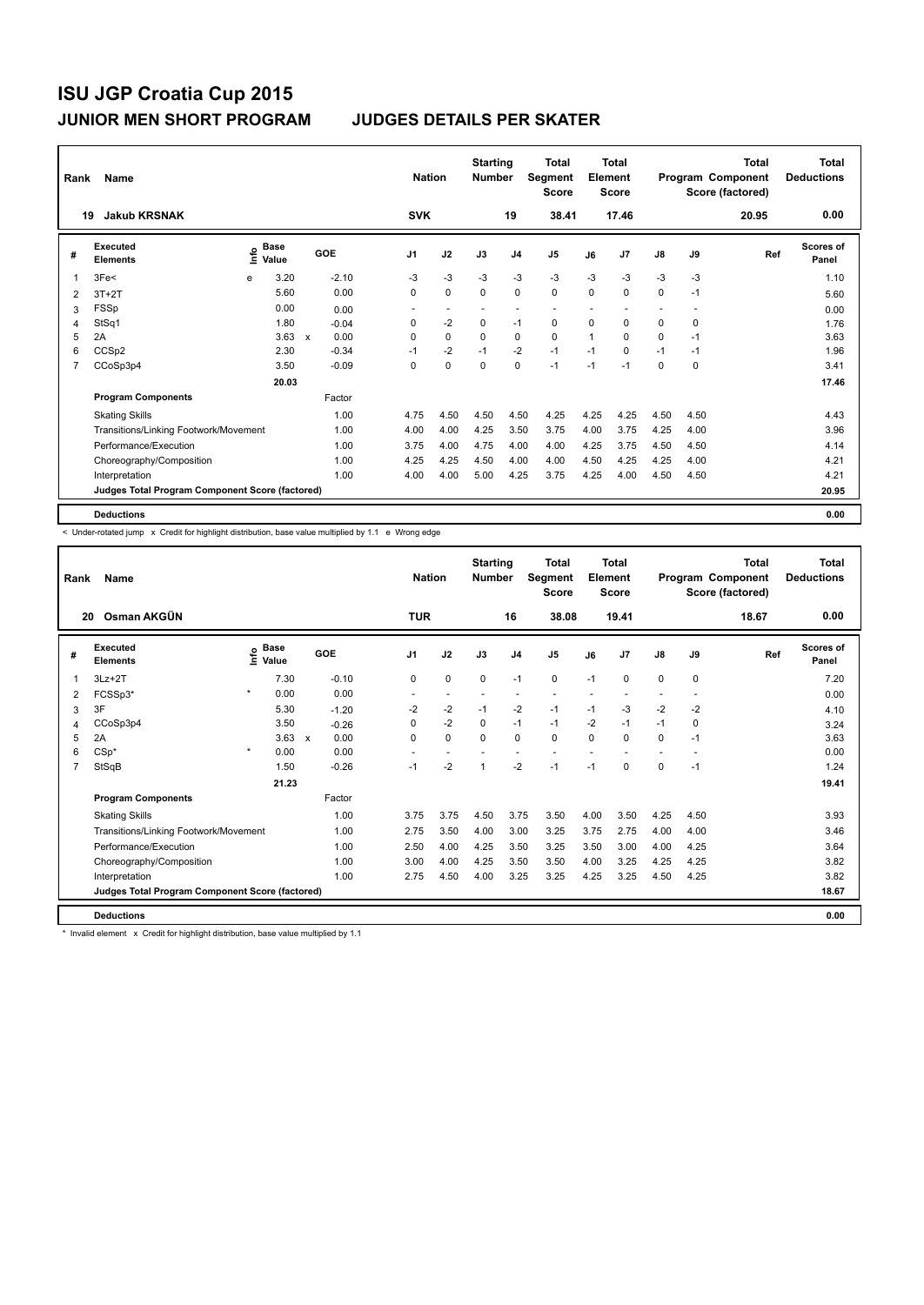| Rank           | Name                                            |                                    |         | <b>Nation</b>  |             | <b>Starting</b><br><b>Number</b> |                | Total<br>Segment<br><b>Score</b> |          | <b>Total</b><br>Element<br><b>Score</b> |               |      | <b>Total</b><br>Program Component<br>Score (factored) | <b>Total</b><br><b>Deductions</b> |
|----------------|-------------------------------------------------|------------------------------------|---------|----------------|-------------|----------------------------------|----------------|----------------------------------|----------|-----------------------------------------|---------------|------|-------------------------------------------------------|-----------------------------------|
| 21             | <b>Micah TANG</b>                               |                                    |         | <b>TPE</b>     |             |                                  | 12             | 38.05                            |          | 18.48                                   |               |      | 19.57                                                 | 0.00                              |
| #              | Executed<br><b>Elements</b>                     | <b>Base</b><br>$\frac{6}{5}$ Value | GOE     | J <sub>1</sub> | J2          | J3                               | J <sub>4</sub> | J <sub>5</sub>                   | J6       | J7                                      | $\mathsf{J}8$ | J9   | Ref                                                   | Scores of<br>Panel                |
| -1             | 2A                                              | 3.30                               | $-0.50$ | $-1$           | 0           | $-1$                             | $-2$           | $\mathbf 0$                      | $-2$     | 0                                       | $-1$          | $-2$ |                                                       | 2.80                              |
| 2              | 3Lz+COMBO                                       | 6.00                               | $-2.10$ | -3             | $-3$        | $-3$                             | $-3$           | $-3$                             | $-2$     | $-3$                                    | $-3$          | $-3$ |                                                       | 3.90                              |
| 3              | CCSpB                                           | 1.70                               | $-0.34$ | $-1$           | $-1$        | $-2$                             | $-2$           | $-1$                             | $-1$     | $-2$                                    | 0             | 0    |                                                       | 1.36                              |
| 4              | 3F                                              | 5.30                               | $-1.80$ | $-2$           | $-2$        | $-3$                             | $-3$           | $-3$                             | $-2$     | $-3$                                    | $-2$          | $-3$ |                                                       | 3.50                              |
| 5              | StSq1                                           | 1.80                               | $-0.09$ | $\Omega$       | $-1$        | $\Omega$                         | $-1$           | $-1$                             | $\Omega$ | $\Omega$                                | 0             | 0    |                                                       | 1.71                              |
| 6              | FSSp3                                           | 2.60                               | $-0.39$ | $-1$           | $-2$        | $-1$                             | $-2$           | $-1$                             | $-1$     | $-1$                                    | 0             | $-2$ |                                                       | 2.21                              |
| $\overline{7}$ | CCoSp3p3                                        | 3.00                               | 0.00    | 0              | $\mathbf 0$ | $\mathbf 0$                      | $\mathbf 0$    | $\mathbf 0$                      | $\Omega$ | 0                                       | 0             | 0    |                                                       | 3.00                              |
|                |                                                 | 23.70                              |         |                |             |                                  |                |                                  |          |                                         |               |      |                                                       | 18.48                             |
|                | <b>Program Components</b>                       |                                    | Factor  |                |             |                                  |                |                                  |          |                                         |               |      |                                                       |                                   |
|                | <b>Skating Skills</b>                           |                                    | 1.00    | 3.25           | 4.25        | 5.00                             | 4.50           | 4.25                             | 4.50     | 3.50                                    | 4.75          | 5.00 |                                                       | 4.39                              |
|                | Transitions/Linking Footwork/Movement           |                                    | 1.00    | 3.00           | 3.50        | 4.75                             | 4.00           | 3.50                             | 3.75     | 3.00                                    | 4.50          | 4.00 |                                                       | 3.75                              |
|                | Performance/Execution                           |                                    | 1.00    | 3.00           | 4.00        | 4.50                             | 3.75           | 3.25                             | 3.75     | 3.00                                    | 3.50          | 4.50 |                                                       | 3.68                              |
|                | Choreography/Composition                        |                                    | 1.00    | 3.25           | 4.25        | 4.75                             | 4.25           | 3.50                             | 4.00     | 3.75                                    | 4.25          | 4.75 |                                                       | 4.11                              |
|                | Interpretation                                  |                                    | 1.00    | 3.25           | 4.25        | 4.25                             | 3.75           | 3.25                             | 3.25     | 3.00                                    | 3.50          | 4.50 |                                                       | 3.64                              |
|                | Judges Total Program Component Score (factored) |                                    |         |                |             |                                  |                |                                  |          |                                         |               |      |                                                       | 19.57                             |
|                | <b>Deductions</b>                               |                                    |         |                |             |                                  |                |                                  |          |                                         |               |      |                                                       | 0.00                              |

! Not clear edge

| Rank | Name                                            |         |                      |         | <b>Nation</b> |      | <b>Starting</b><br><b>Number</b> |                | <b>Total</b><br><b>Segment</b><br><b>Score</b> |          | <b>Total</b><br>Element<br><b>Score</b> |               |          | <b>Total</b><br>Program Component<br>Score (factored) | <b>Total</b><br><b>Deductions</b> |
|------|-------------------------------------------------|---------|----------------------|---------|---------------|------|----------------------------------|----------------|------------------------------------------------|----------|-----------------------------------------|---------------|----------|-------------------------------------------------------|-----------------------------------|
|      | <b>Ryszard GURTLER</b><br>22                    |         |                      |         | <b>POL</b>    |      |                                  | 10             | 33.54                                          |          | 15.22                                   |               |          | 18.32                                                 | 0.00                              |
| #    | Executed<br><b>Elements</b>                     | ١rfo    | <b>Base</b><br>Value | GOE     | J1            | J2   | J3                               | J <sub>4</sub> | J <sub>5</sub>                                 | J6       | J7                                      | $\mathsf{J}8$ | J9       | Ref                                                   | Scores of<br>Panel                |
|      | $1Lo*+2T$                                       | $\star$ | 1.30                 | $-0.60$ | $-3$          | $-3$ | $-3$                             | $-3$           | $-3$                                           | $-3$     | $-3$                                    | $-3$          | $-3$     |                                                       | 0.70                              |
| 2    | 3F<                                             | $\prec$ | 3.70                 | $-2.10$ | $-3$          | $-3$ | $-3$                             | $-3$           | $-3$                                           | $-3$     | $-3$                                    | $-3$          | -3       |                                                       | 1.60                              |
| 3    | CCSp2                                           |         | 2.30                 | $-0.60$ | $-2$          | $-3$ | $-2$                             | $-2$           | $-2$                                           | $-2$     | $-2$                                    | $-2$          | $-2$     |                                                       | 1.70                              |
| 4    | StSq1                                           |         | 1.80                 | $-0.21$ | $-1$          | $-1$ | 0                                | $-1$           | $-1$                                           | $-1$     | $\Omega$                                | 0             | $-2$     |                                                       | 1.59                              |
| 5    | 2A                                              |         | $3.63 \times$        | 0.00    | $\Omega$      | 0    | $\Omega$                         | $\mathbf 0$    | 0                                              | $\Omega$ | $\Omega$                                | 1             | $-1$     |                                                       | 3.63                              |
| 6    | FSSp4                                           |         | 3.00                 | 0.21    | $\Omega$      | 0    |                                  | $\overline{1}$ | $\Omega$                                       | $\Omega$ |                                         | 1             | 0        |                                                       | 3.21                              |
| 7    | CCoSp3p3                                        |         | 3.00                 | $-0.21$ | $\Omega$      | 0    | $-2$                             | $-1$           | $-1$                                           | $-1$     | $-2$                                    | $\Omega$      | $\Omega$ |                                                       | 2.79                              |
|      |                                                 |         | 18.73                |         |               |      |                                  |                |                                                |          |                                         |               |          |                                                       | 15.22                             |
|      | <b>Program Components</b>                       |         |                      | Factor  |               |      |                                  |                |                                                |          |                                         |               |          |                                                       |                                   |
|      | <b>Skating Skills</b>                           |         |                      | 1.00    | 3.50          | 4.50 | 4.00                             | 4.50           | 3.50                                           | 3.75     | 2.75                                    | 4.50          | 4.00     |                                                       | 3.96                              |
|      | Transitions/Linking Footwork/Movement           |         |                      | 1.00    | 3.00          | 4.00 | 4.00                             | 4.00           | 3.25                                           | 3.25     | 3.00                                    | 4.25          | 3.00     |                                                       | 3.50                              |
|      | Performance/Execution                           |         |                      | 1.00    | 3.25          | 3.75 | 3.75                             | 3.75           | 3.25                                           | 3.50     | 3.25                                    | 3.75          | 3.75     |                                                       | 3.57                              |
|      | Choreography/Composition                        |         |                      | 1.00    | 3.25          | 4.25 | 3.75                             | 4.50           | 3.75                                           | 3.75     | 3.25                                    | 4.00          | 3.50     |                                                       | 3.75                              |
|      | Interpretation                                  |         |                      | 1.00    | 3.00          | 4.00 | 3.50                             | 4.00           | 3.25                                           | 3.25     | 3.00                                    | 4.00          | 3.75     |                                                       | 3.54                              |
|      | Judges Total Program Component Score (factored) |         |                      |         |               |      |                                  |                |                                                |          |                                         |               |          |                                                       | 18.32                             |
|      | <b>Deductions</b>                               |         |                      |         |               |      |                                  |                |                                                |          |                                         |               |          |                                                       | 0.00                              |

< Under-rotated jump \* Invalid element x Credit for highlight distribution, base value multiplied by 1.1